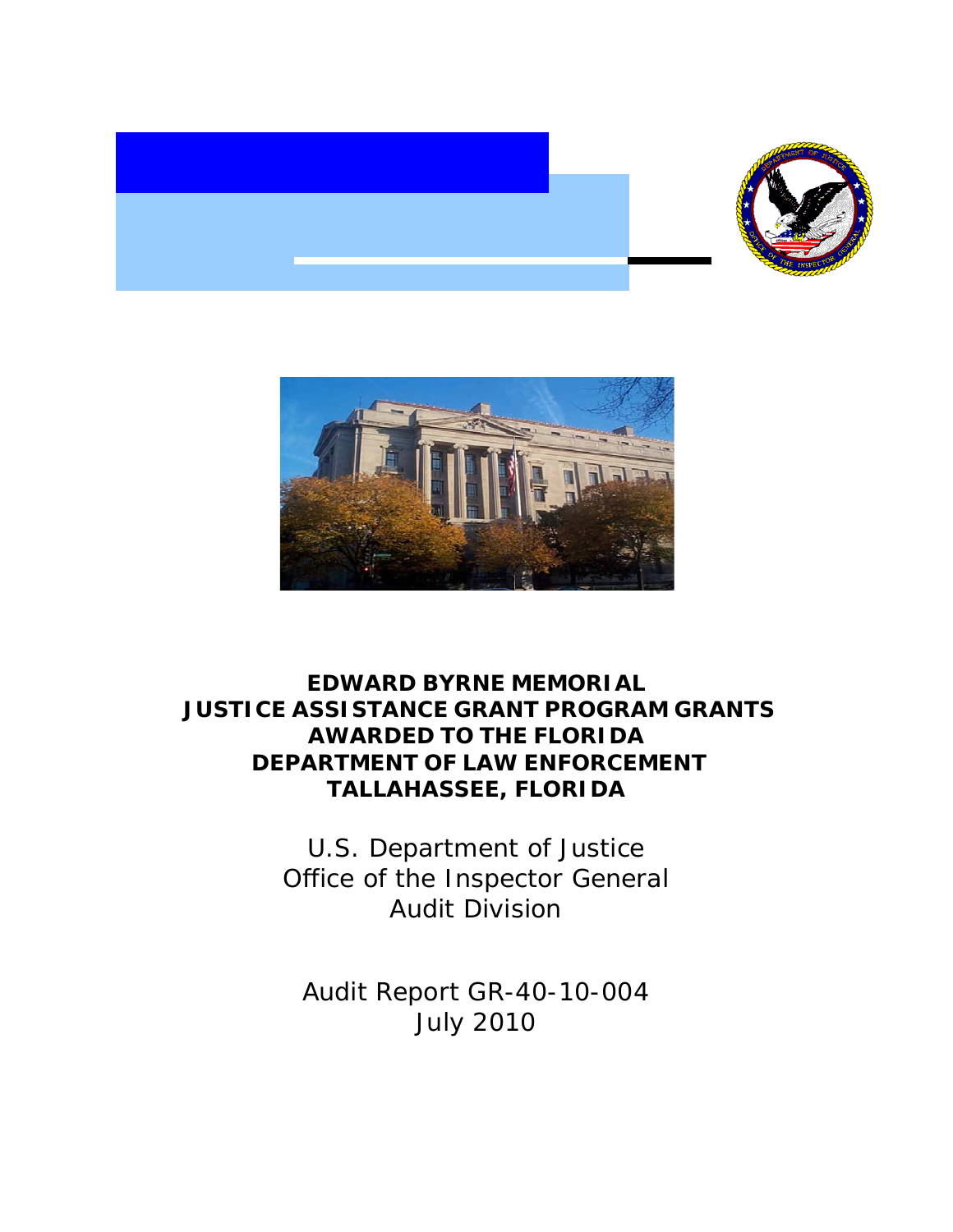## **JUSTICE ASSISTANCE GRANT PROGRAM GRANTS EDWARD BYRNE MEMORIAL AWARDED TO THE FLORIDA DEPARTMENT OF LAW ENFORCEMENT**

#### **EXECUTIVE SUMMARY**

 audit of the Edward Byrne Memorial Justice Assistance Grant (JAG) Program Grant Numbers 2008-DJ-BX-0072 and 2008-DJ-BX-0755 with a combined Justice Assistance (BJA), to the Florida Department of Law Enforcement (FDLE). Between October 2005 and March 2009, OJP awarded the FDLE six grants totaling \$140,693,262. The FDLE's Office of Criminal Justice Grants is responsible for administering the grant awards. The Office of the Inspector General, Audit Division, has completed an amount of \$7,369,041 and the Recovery Act Edward Byrne Memorial Justice Assistance Grant Program, Grant Number 2009-SU-B9-0021 in the amount of \$81,537,096 awarded by the Office of Justice Programs (OJP), Bureau of

 The purpose of the JAG program is to allow states, tribes, and local governments to support a broad range of activities to prevent and control crime based on their own local needs and conditions. JAG funds can be used for state and local initiatives, technical assistance, training, personnel, equipment, supplies, contractual support, and information systems for criminal justice for any one or more of the following purpose areas:

- law enforcement programs;
- prosecution and court programs;
- prevention and education programs;
- corrections and community corrections programs;
- drug treatment programs;
- planning, evaluation, and technology improvement programs; and
- crime victim and witness programs (other than compensation).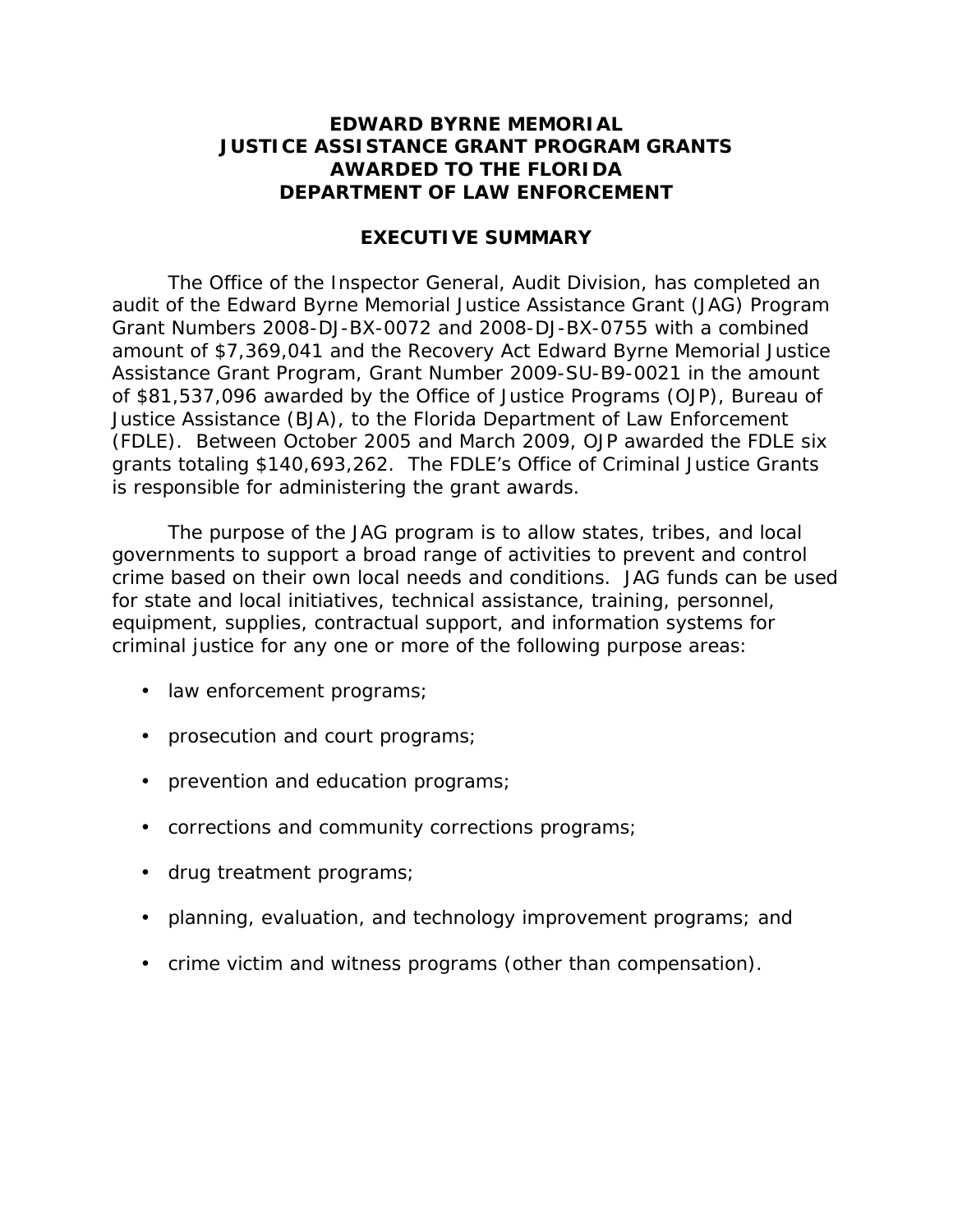#### **Recovery Act**

 Recovery and Reinvestment Act of 2009 (Recovery Act). The purposes of the Recovery Act are to: (1) preserve and create jobs and promote technological advances in science and health; (4) invest in transportation, counterproductive state and local tax increases. On February 17, 2009, the President signed into law the American economic recovery; (2) assist those most impacted by the recession; (3) provide investments needed to increase economic efficiency by spurring environmental protection, and other infrastructure that will provide long term economic benefits; and (5) stabilize state and local government budgets, in order to minimize and avoid reductions in essential services and

 Through Recovery Act JAG funding, the Department of Justice (DOJ) focused support on all components of the criminal justice system, including address crime by providing services directly to individuals and communities multi-jurisdictional drug and gang task forces; crime prevention and domestic violence programs; and courts, corrections, treatment, and justice information sharing initiatives. Recovery Act JAG funded projects could and by improving the effectiveness and efficiency of criminal justice systems, processes, and procedures.

## **Audit Results**

 accomplishments. The objective of our audit was to review performance in environment; (3) cash management; (4) program income; (5) grant expenditures; (6) property management; (7) supplanting; (8) management contractors were not applicable to these grants. The purpose of this audit was to determine whether reimbursements claimed for costs under the grants were supported; allowable; and in accordance with applicable laws, regulations, guidelines, terms and conditions of the grants, and to determine program performance and the following areas: (1) grant requirements; (2) internal control of subrecipients and contractors; (9) Financial Status Reports (FSR), Progress Reports, and Recovery Act Reports; and (10) program performance and accomplishments. We determined that property management, and

 to implement the grant program. However, based on grant activity, we Grant Numbers 2008-DJ-BX-0072, 2008-DJ-BX-0755, and<br>2009-SU-B9-0021.<br>ii 2009-SU-B9-0021. As shown in Exhibit 1, the FDLE was awarded a total of \$140,693,262 limited our audit to \$88,906,137 in funding awarded under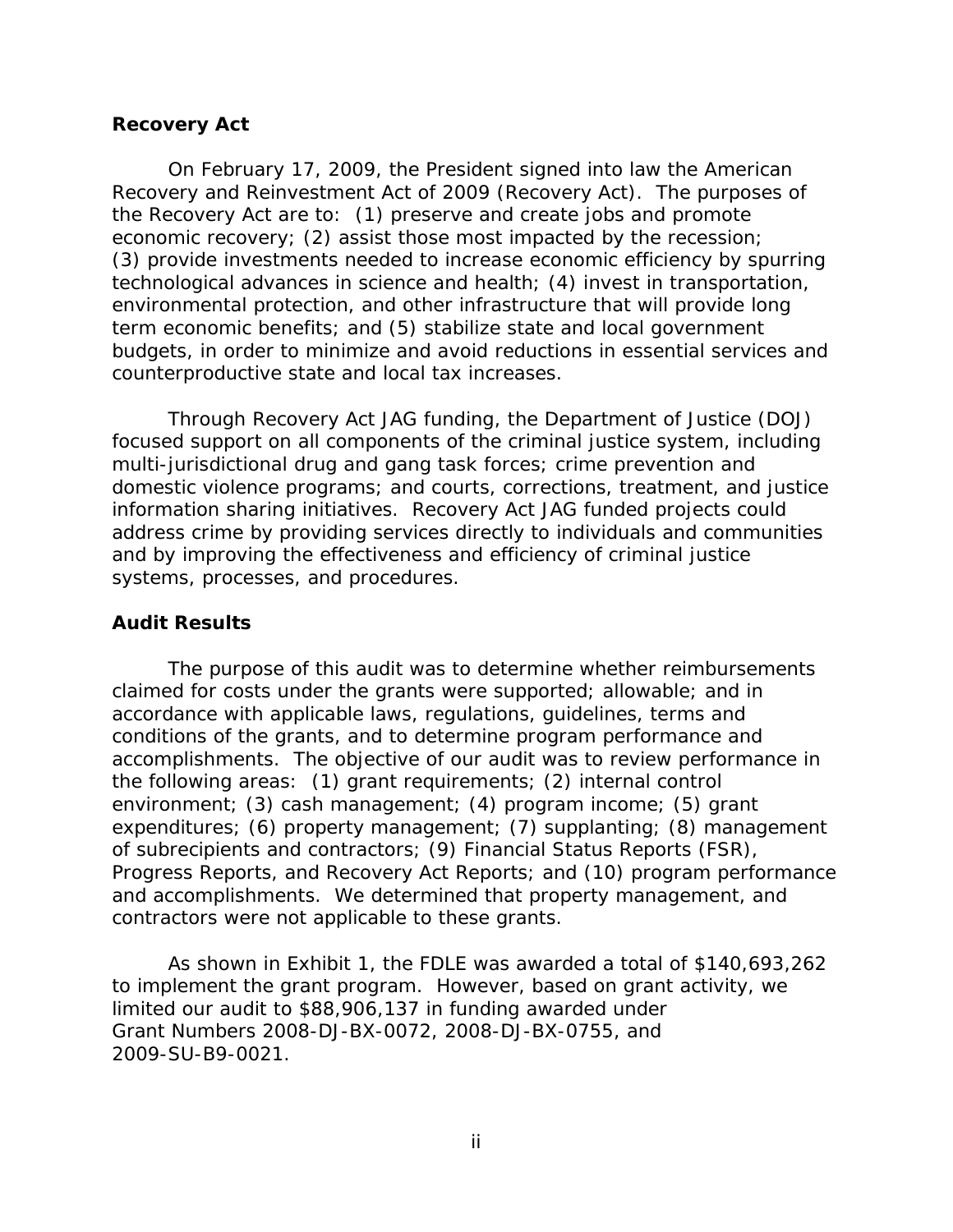|                                              | EXHIBIT 1. EDWARD BYRNE MEMORIAL JUSTICE ASSISTANCE |
|----------------------------------------------|-----------------------------------------------------|
| <b>GRANT PROGRAM GRANTS AWARDED TO THE</b>   |                                                     |
| <b>FLORIDA DEPARTMENT OF LAW ENFORCEMENT</b> |                                                     |

| <b>GRANT AWARD</b>                                                                                             | <b>AWARD</b><br><b>START DATE</b>                                                | <b>AWARD</b><br><b>END DATE</b>                                                  | <b>AWARD AMOUNT</b>                                                               |
|----------------------------------------------------------------------------------------------------------------|----------------------------------------------------------------------------------|----------------------------------------------------------------------------------|-----------------------------------------------------------------------------------|
| 2006-DJ-BX-0036<br>2007-DJ-BX-0093<br>2008-DJ-BX-0072<br>2008-DJ-BX-0755<br>2009-DJ-BX-1077<br>2009-SU-B9-0021 | 10/01/2005<br>10/01/2006<br>10/01/2007<br>10/01/2007<br>10/01/2008<br>03/01/2009 | 09/30/2009<br>09/30/2010<br>09/30/2011<br>09/30/2011<br>09/30/2012<br>02/28/2013 | 12,402,693<br>S<br>18,962,940<br>6,690,822<br>678,219<br>20,421,492<br>81,537,096 |
| Total:                                                                                                         |                                                                                  |                                                                                  | \$140,693,262                                                                     |

Source: OJP Grants Management System (GMS)

 We examined the FDLE's accounting records, FSRs, Progress Reports, Recovery Act Reports, and operating policies and procedures and found the following.

- The financial management system provides for segregation of duties, transaction traceability, system security, and limited access.
- The FDLE accounted for and reported program income accurately.
- Transactions reviewed were properly authorized, classified, supported, and charged to the grants.
- All costs associated with payroll and fringe benefits for the pay periods reviewed were supported and reasonable.
- timely except for one report. • The FSRs reviewed under the grants were generally accurate and
- The FDLE's monitoring activities and management of subrecipient files appeared sufficient.
- Progress Reports were generally accurate in reporting grant activity and filed timely.
- The Recovery Act Report covering the period October 1, 2009, through December 31, 2009, was accurate and timely submitted.
- The FDLE addressed the program outcomes for the JAG and Recovery Act JAG awards.

These items are discussed in detail in the Findings section of the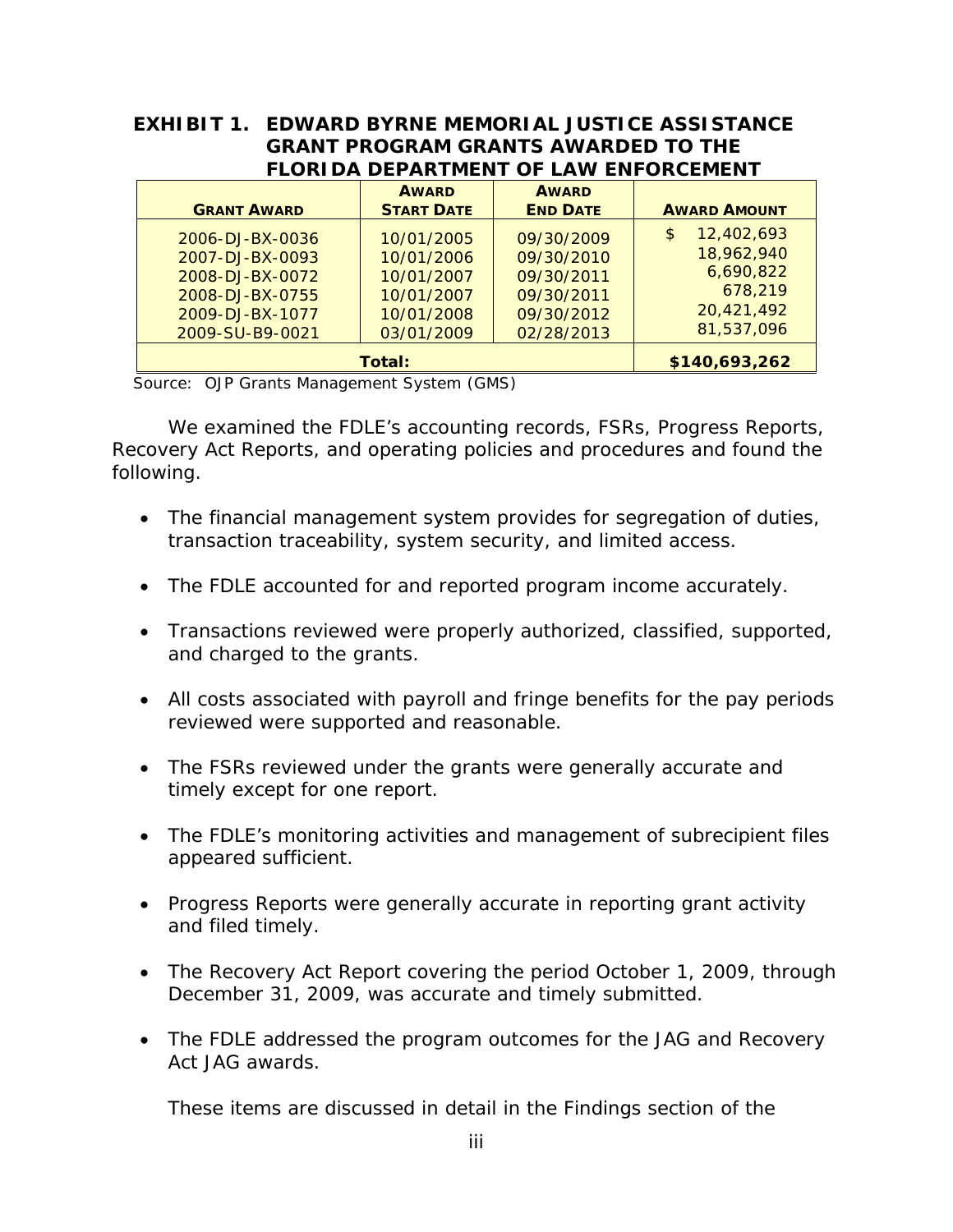report. Our audit objectives, scope, and methodology are discussed in the Appendix.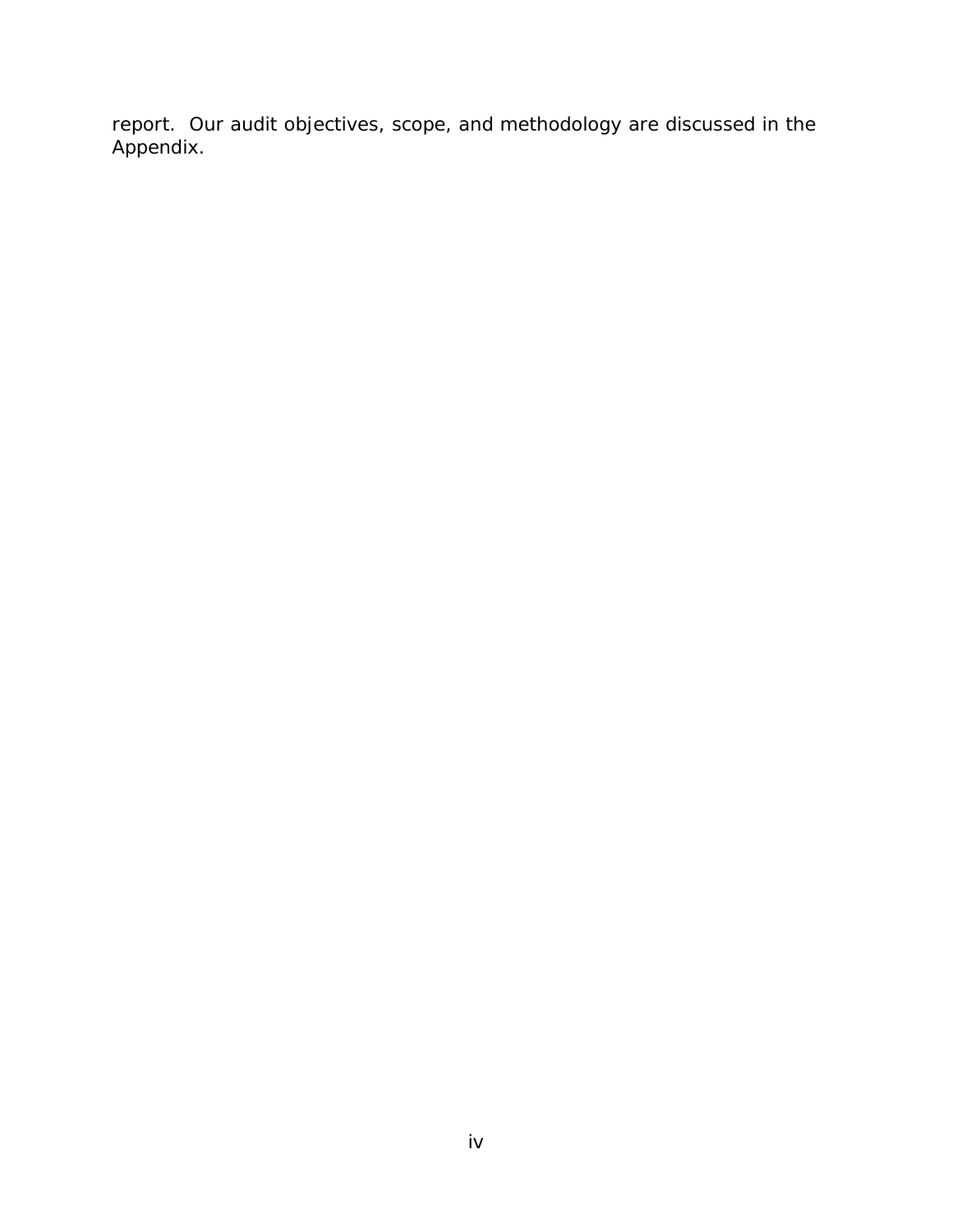# **TABLE OF CONTENTS**

| Program Performance and Accomplishments 17                  |
|-------------------------------------------------------------|
|                                                             |
| <b>APPENDIX I</b><br>OBJECTIVES, SCOPE, AND METHODOLOGY  20 |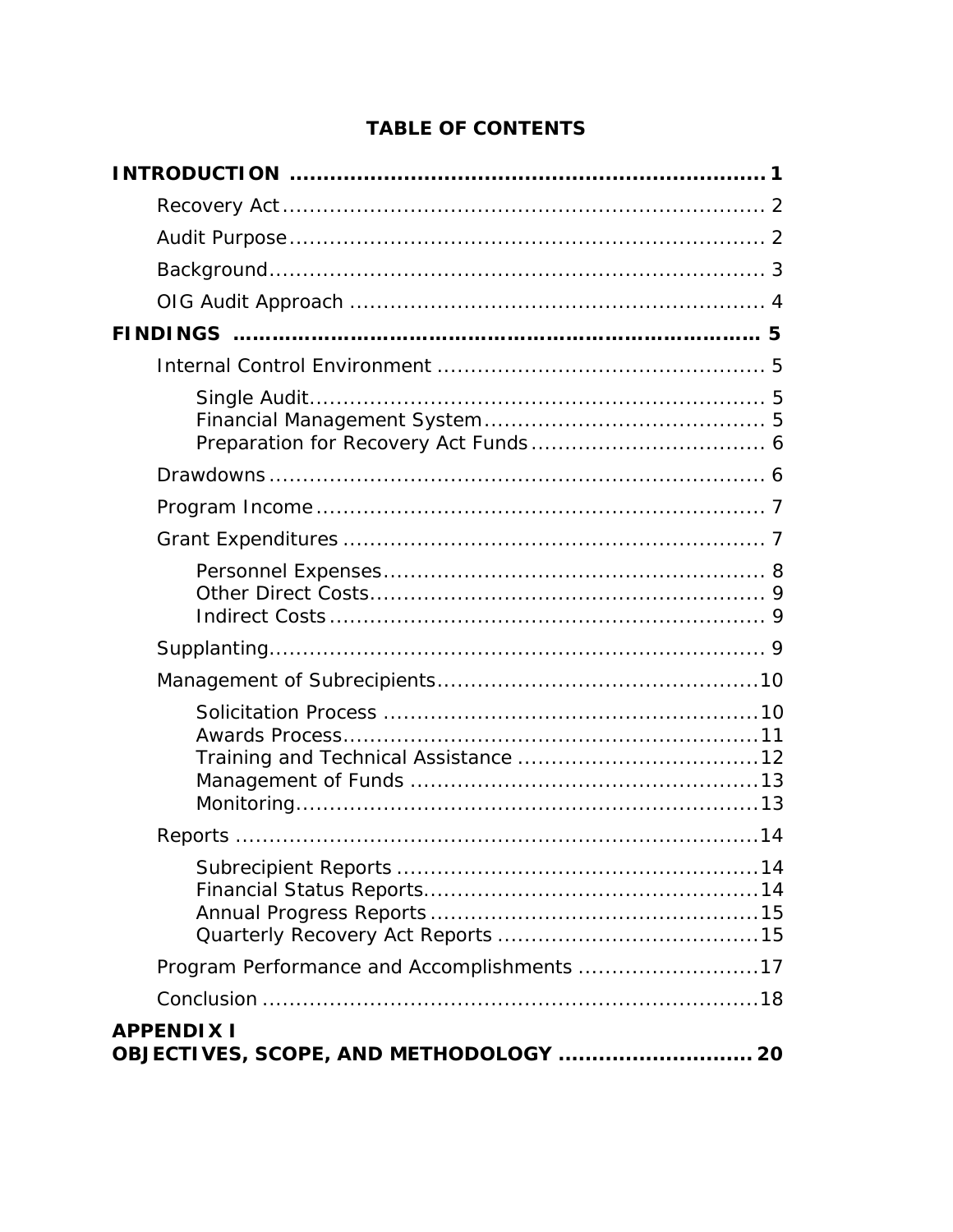| <b>APPENDIX II</b>                 |  |
|------------------------------------|--|
| <b>OFFICE OF JUSTICE PROGRAMS'</b> |  |
|                                    |  |
|                                    |  |
| <b>ADDENDIY III</b>                |  |

| APPENDIA III                           |  |
|----------------------------------------|--|
| <b>OFFICE OF THE INSPECTOR GENERAL</b> |  |
| ANALYIS AND SUMMARY OF ACTIONS         |  |
|                                        |  |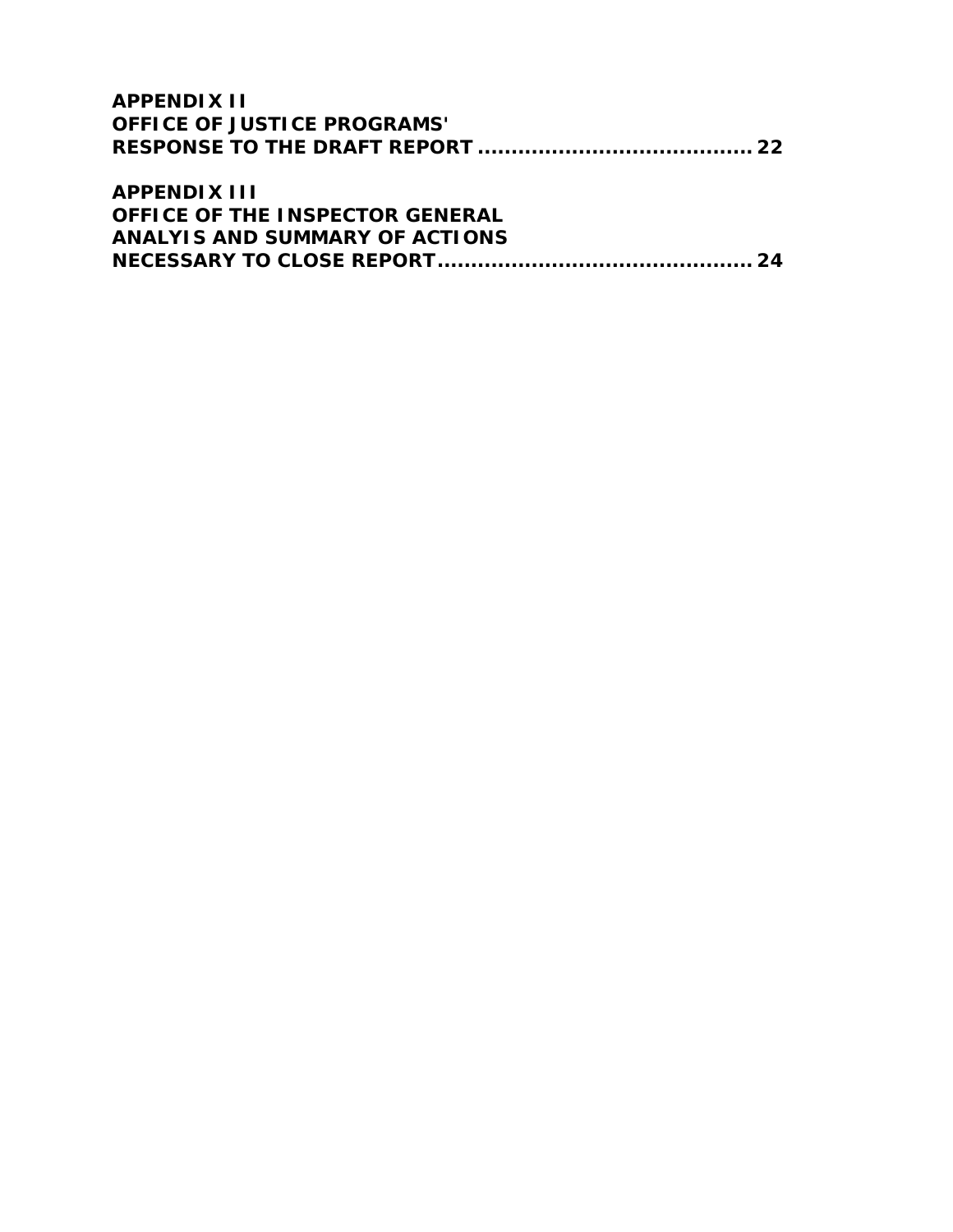## <span id="page-7-0"></span>**EDWARD BYRNE MEMORIAL JUSTICE ASSISTANCE GRANT PROGRAM GRANTS AWARDED TO THE FLORIDA DEPARTMENT OF LAW ENFORCEMENT TALLAHASSEE, FLORIDA**

## **INTRODUCTION**

 audit of the Edward Byrne Memorial Justice Assistance Grant (JAG) Program Assistance Grant Program State Solicitation, Grant Number Department of Law Enforcement (FDLE).<sup>1</sup> Through its Office of Criminal The Office of the Inspector General, Audit Division, has completed an State Solicitation, Grant Numbers 2008-DJ-BX-0072 and 2008-DJ-BX-0755 totaling \$7,369,041, and the Recovery Act Edward Byrne Memorial Justice 2009-SU-B9-0021 in the amount of \$81,537,096, awarded by the Office of Justice Programs (OJP), Bureau of Justice Assistance (BJA), to the Florida Justice Grants, the FDLE is responsible for administering the grant awards.

The JAG Program is a formula grant program in which the 50 states, Islands, Puerto Rico, and the U.S. Virgin Islands are eligible to apply.<sup>2</sup> The the District of Columbia, American Samoa, Guam, the Northern Mariana purpose of the JAG Program is to allow states, tribes, and local governments to support a broad range of activities to prevent and control crime based on their own local needs and conditions. JAG funds can be used for state and local initiatives, technical assistance, training, personnel, equipment, supplies, contractual support, and information systems for criminal justice for any one or more of the following purpose areas:

• law enforcement programs;

-

- prosecution and court programs;
- prevention and education programs;
- corrections and community corrections programs;

<span id="page-7-1"></span><sup>&</sup>lt;sup>1</sup> Since fiscal year (FY) 2006, BJA has awarded \$140,693,262 in Edward Byrne Memorial Justice Assistance Grant funds to the Florida Department of Law Enforcement.

<span id="page-7-2"></span> $2$  Formula grant programs are noncompetitive awards distributed to states based on a specific funding formula. Byrne formula awards are based on states' or territories' share of violent crime and population.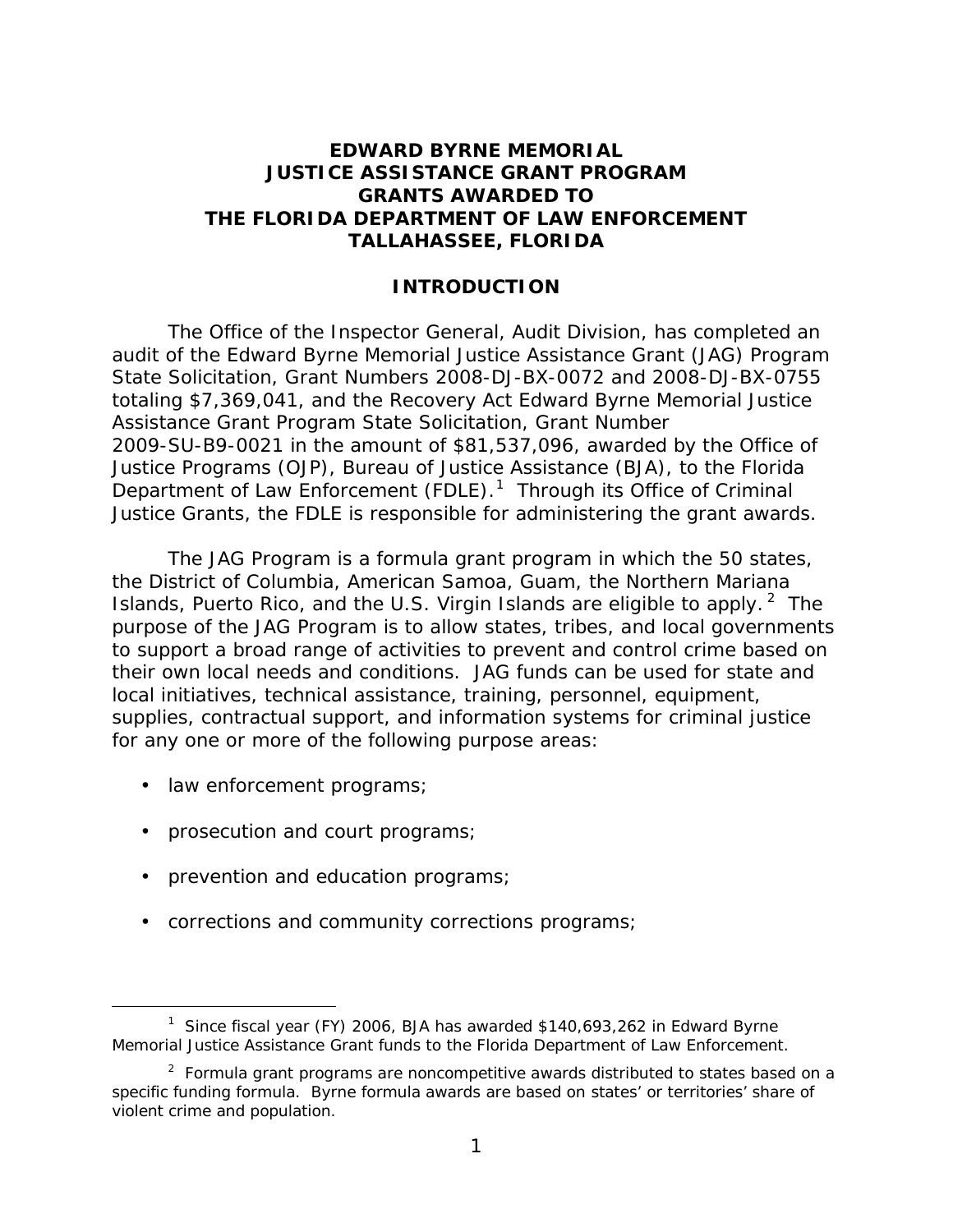- <span id="page-8-0"></span>• drug treatment programs;
- planning, evaluation, and technology improvement programs; and
- crime victim and witness programs (other than compensation).

## **Recovery Act**

 Recovery and Reinvestment Act of 2009 (Recovery Act). The purposes of the Recovery Act are to: (1) preserve and create jobs and promote technological advances in science and health; (4) invest in transportation, On February 17, 2009, the President signed into law the American economic recovery; (2) assist those most impacted by the recession; (3) provide investments needed to increase economic efficiency by spurring environmental protection, and other infrastructure that will provide long term economic benefits; and (5) stabilize state and local government budgets, in order to avoid or minimize reductions in essential services and counterproductive state and local tax increases.

 Through Recovery Act JAG funding, the Department of Justice (DOJ) focused support on all components of the criminal justice system, including domestic violence programs; and courts, corrections, treatment, and justice address crime by providing services directly to individuals and communities multi-jurisdictional drug and gang task forces; crime prevention and information sharing initiatives. Recovery Act JAG funded projects could and by improving the effectiveness and efficiency of criminal justice systems, processes, and procedures.

## **Audit Purpose**

 management; (4) program income; (5) grant expenditures; (6) property The purpose of this audit was to determine whether costs claimed under these grants were allowable, reasonable, and in accordance with applicable laws, regulations, guidelines, and terms and conditions of the grant. The objective of our audit was to review performance in the following areas: (1) grant requirements; (2) internal control environment; (3) cash management; (7) supplanting; (8) management of subrecipients and contractors; (9) Financial Status Reports (FSR), Progress Reports, and Recovery Act Reports; and (10) program performance and accomplishments. We determined that property management and contractors were not applicable to these grants.

 FDLE was awarded a total of \$140,693,262 in funding under both the JAG As shown in Exhibit 1, between October 2005 and March 2009, the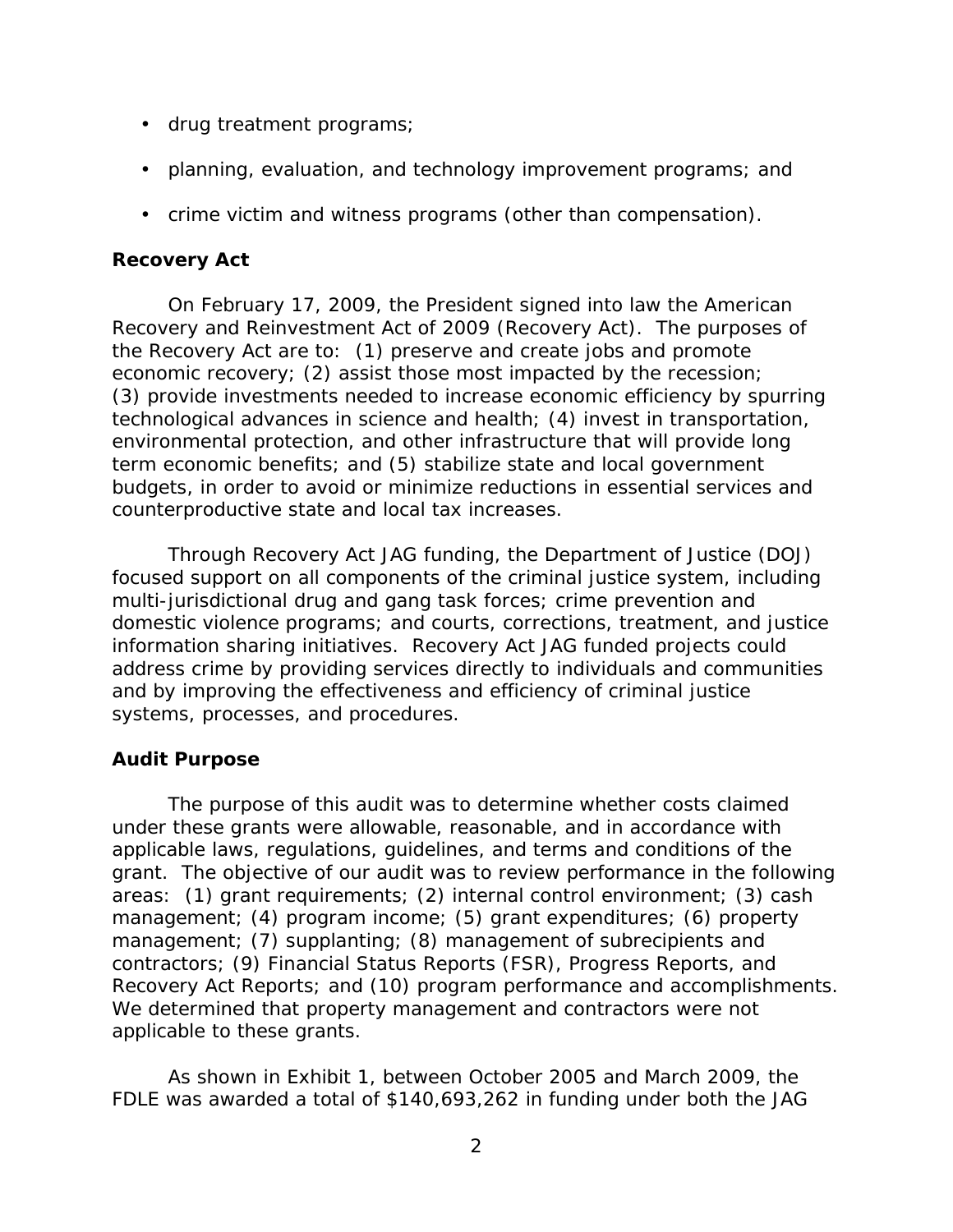2008-DJ-BX-0072, 2008-DJ-BX-0755, and 2009-SU-B9-0021. and Recovery Act JAG Programs. However, based on the most recent grant activity, we limited our audit to funding under Grant Numbers

## **EXHIBIT 1. EDWARD BYRNE MEMORIAL JUSTICE ASSISTANCE GRANT PROGRAM GRANTS AWARDED TO THE FLORIDA DEPARTMENT OF LAW ENFORCEMENT**

|                    | <b>AWARD</b>      | <b>AWARD</b>    |                              |
|--------------------|-------------------|-----------------|------------------------------|
| <b>GRANT AWARD</b> | <b>START DATE</b> | <b>END DATE</b> | <b>AWARD AMOUNT</b>          |
| 2006-DJ-BX-0036    | 10/01/2005        | 09/30/2009      | 12,402,693<br>$\mathfrak{L}$ |
| 2007-DJ-BX-0093    | 10/01/2006        | 09/30/2010      | 18,962,940                   |
| 2008-DJ-BX-0072    | 10/01/2007        | 09/30/2011      | 6,690,822                    |
| 2008-DJ-BX-0755    | 10/01/2007        | 09/30/2011      | 678,219                      |
| 2009-DJ-BX-1077    | 10/01/2008        | 09/30/2012      | 20,421,492                   |
| 2009-SU-B9-0021    | 03/01/2009        | 02/28/2013      | 81,537,096                   |
| Total:             |                   |                 | \$140,693,262                |

Source: OJP Grants Management System (GMS)

## **Background**

 programs. OJP seeks to accomplish its mission by disseminating OJP's mission is to increase public safety and improve the fair administration of justice across America through innovative leadership and state-of-the-art knowledge and practices and by providing grants for the implementation of these crime-fighting strategies. To support this mission, the BJA provides leadership and assistance to local criminal justice programs that improve and reinforce the nation's criminal justice system, with goals to reduce and prevent crime, violence, and drug abuse and to improve the way in which the criminal justice system functions.

 delivers services in five program areas: (1) Executive Direction and Program, and (5) Criminal Justice Professionalism Program. The Business Support Program coordinates and provides the business activities necessary for the daily operation of the agency. The Business Support Program within the Business Support Program is responsible for the management of federal grant programs awarded by DOJ to the state of Florida for the state The Governor of the state of Florida designated the FDLE as the State Administering Agency for the JAG and the Recovery Act JAG program. FDLE Business Support Program, (2) Criminal Investigations and Forensic Science Program, (3) Florida Capitol Police Program, (4) Criminal Justice Information includes finance and accounting, human resources, budget, general services, and criminal justice grants. The FDLE Office of Criminal Justice Grants and local criminal justice community.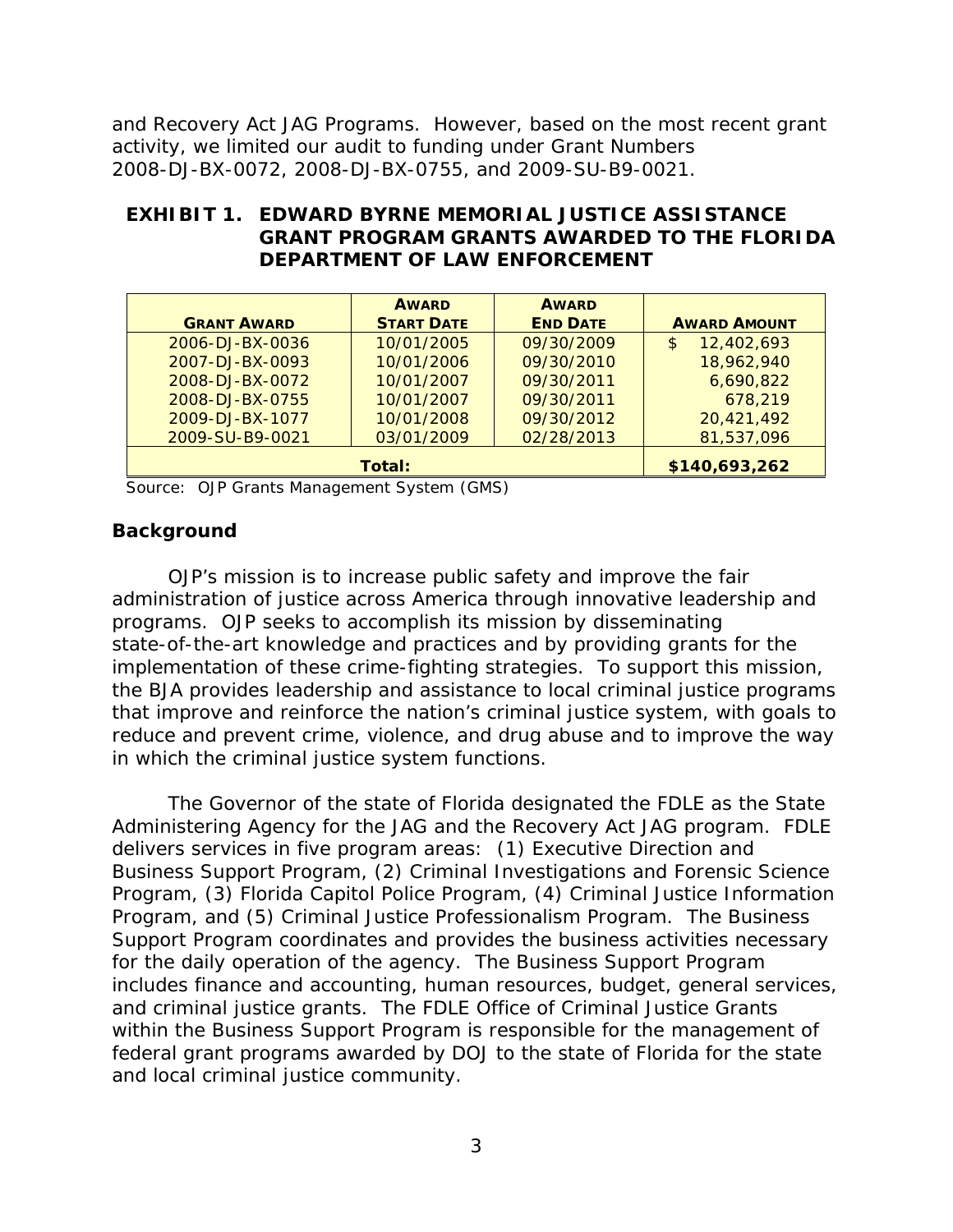## <span id="page-10-0"></span>**OIG Audit Approach**

 conditions of the grant awards. Unless otherwise stated in our report, the We tested compliance with what we consider to be the most important criteria we audit against are contained in the *OJP Financial Guide*, award documents, Code of Federal Regulations, and Office of Management and Budget Circulars. We tested the FDLE's:

- • **internal control environment** to determine whether the internal controls in place for the processing and payment of funds were adequate to safeguard grant funds and ensure compliance with the terms and conditions of the grants;
- • **grant drawdowns** to determine whether grant drawdowns were adequately supported and if the FDLE was managing grant receipts in accordance with federal requirements;
- **grant expenditures** to determine the accuracy and allowability of costs charged to the grants;
- • **management of subrecipients** to determine how the FDLE administered pass-through funds;
- • **Financial Status Reports, Progress Reports, and Recovery Act Reports** to determine if the required Financial Status Reports, Progress Reports, and Recovery Act Reports were submitted on time and accurately reflect grant activity; and
- • **grant objectives and accomplishments** to determine if the FDLE met or is capable of meeting the grants' objectives. met or is capable of meeting the grants' objectives.<br>The results of our analysis are discussed in detail in the Findings

section of the report. Our audit objectives, scope, and methodology are discussed in the Appendix.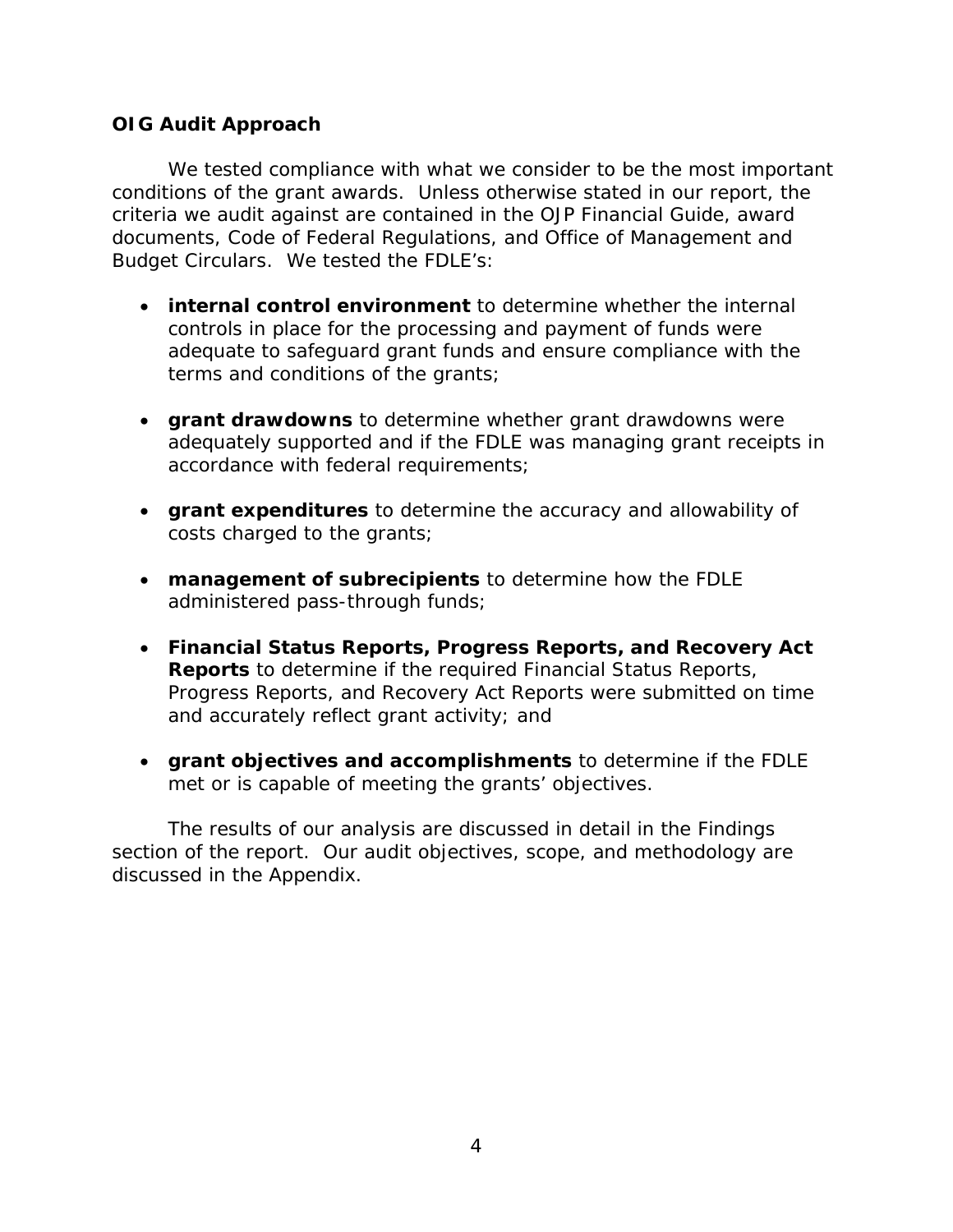## **FINDINGS**

<span id="page-11-0"></span> limited access. We did not note any issues during our analysis of drawdowns. We found that the FDLE accurately accounted for and reported the receipt of program income. Transactions and personnel the grants. The FDLE's solicitation and awards processes for management of funds awarded to subrecipients appears sufficient. were timely and accurate. The FDLE is adequately addressing the We determined that the FDLE's system of internal controls and the state of Florida's financial management system adequately provided for segregation of duties, transaction traceability, system security, and costs were properly authorized, classified, supported, and charged to subrecipients appear to be fair and reasonable. The FDLE's The FDLE properly and adequately monitors subrecipients. Financial Status Reports, Progress Reports, and Quarterly Recovery Act Reports program outcomes for the JAG and Recovery Act JAG awards.

## **Internal Control Environment**

 of the grants. We also interviewed individuals from the FDLE regarding We reviewed the state of Florida's Single Audit Report, policies and procedures, and financial management system to assess the FDLE's risk of noncompliance with laws, regulations, guidelines, and terms and conditions payroll, purchasing, and accounts payable and observed the financial management system to further assess risk.

## *Single Audit*

 single audit. We reviewed the FY 2008 Single Audit Report and found the FDLE did not comply with subrecipient monitoring requirements for Homeland Security Cluster grants. However, this finding did not pertain to DOJ funds. We identified no problems with monitoring Byrne JAG According to Office of Management and Budget (OMB) Circular A-133, non-federal entities that expend \$500,000 or more in federal awards in a year must have a single audit conducted. The state of Florida's fiscal year is from July 1 through June 30. For FY 2008, the state of Florida conducted a subrecipients. The FY 2009 Single Audit Report was published in March 2010 and contained no findings related to the FDLE.

#### *Financial Management System*

 grant funds received. The FDLE's administration of grant funds includes The FDLE prepares applications to BJA for grant funds and administers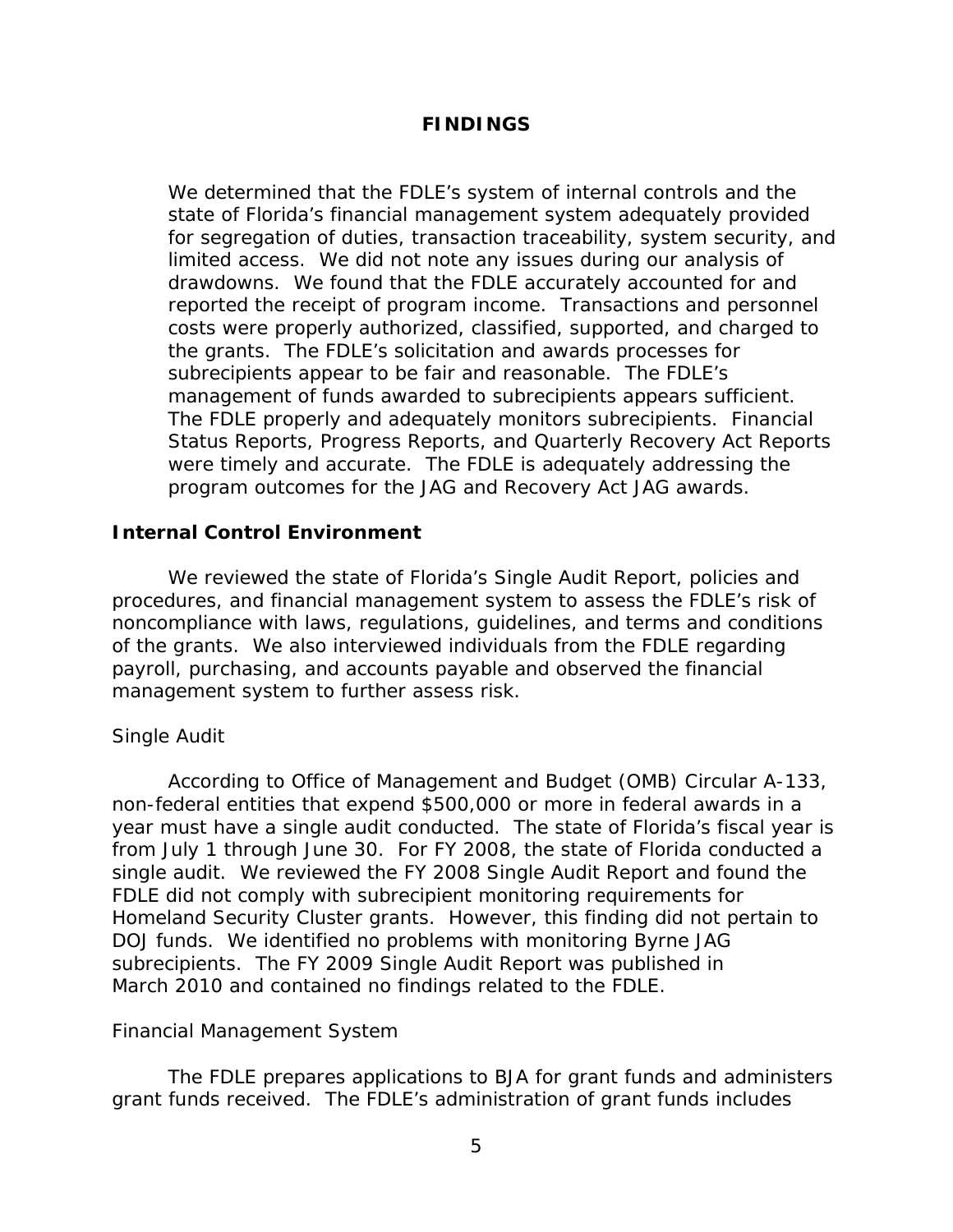<span id="page-12-0"></span> disbursements. The FDLE uses an online system called the Subgrant report expenditures in SIMON quarterly or monthly. FDLE staff review receipt, review, processing, monitoring, progress and financial report review, technical assistance, grant adjustments, accounting, auditing, and fund Information Management On-line (SIMON) to track subrecipient awards from the application for funds to the closeout of the sub-award. Subrecipients expenditure reports from SIMON for compliance with approved subrecipient award budget and federal program requirements.

 a system called the Florida Accounting Information Resource (FLAIR). FLAIR grant. FDLE finance and accounting staff compare these revenue and expense reports to an OJP report of cash drawn. FDLE finance and FDLE finance and accounting staff enter and track drawdowns through generates standard reports that summarize revenue and expenses for each accounting staff process payments to subrecipients based on approved expenditure reports and compare information in SIMON to actual drawdowns and expenditures tracked in FLAIR.

#### *Preparation for Recovery Act Funds*

 dollars are being spent. To determine the FDLE's ability to achieve the Act funds. FDLE officials told us that the Recovery Act grant would be administered under its existing policies, procedures, and internal controls. administered under its existing policies, procedures, and internal controls.<br>FDLE officials told us that the FDLE added several new requirements and checklists for subrecipients to follow. We believe that the FDLE's preparation The Recovery Act requires an unprecedented level of transparency and accountability so Americans know where tax dollars are going and how those accountability and transparency objectives of the Recovery Act, we interviewed FDLE officials about their preparation for the receipt of Recovery for the receipt of Recovery Act funds is an adequate first step to ensure transparent and accurate reporting of how Recovery Act dollars are spent.

 We determined the FDLE provides an adequate system of internal controls over the requirements of the JAG and Recovery Act JAG programs. The system of controls also provides for segregation of duties, transaction traceability, system security, and limited access to information technology systems.

#### **Drawdowns**

 amount and place the funds in an interest-bearing account. Alternatively, JAG award recipients are permitted to draw down the entire award recipients may draw down funds on an as-needed basis. FDLE finance and accounting staff drew down funds as needed to pay subrecipients as voucher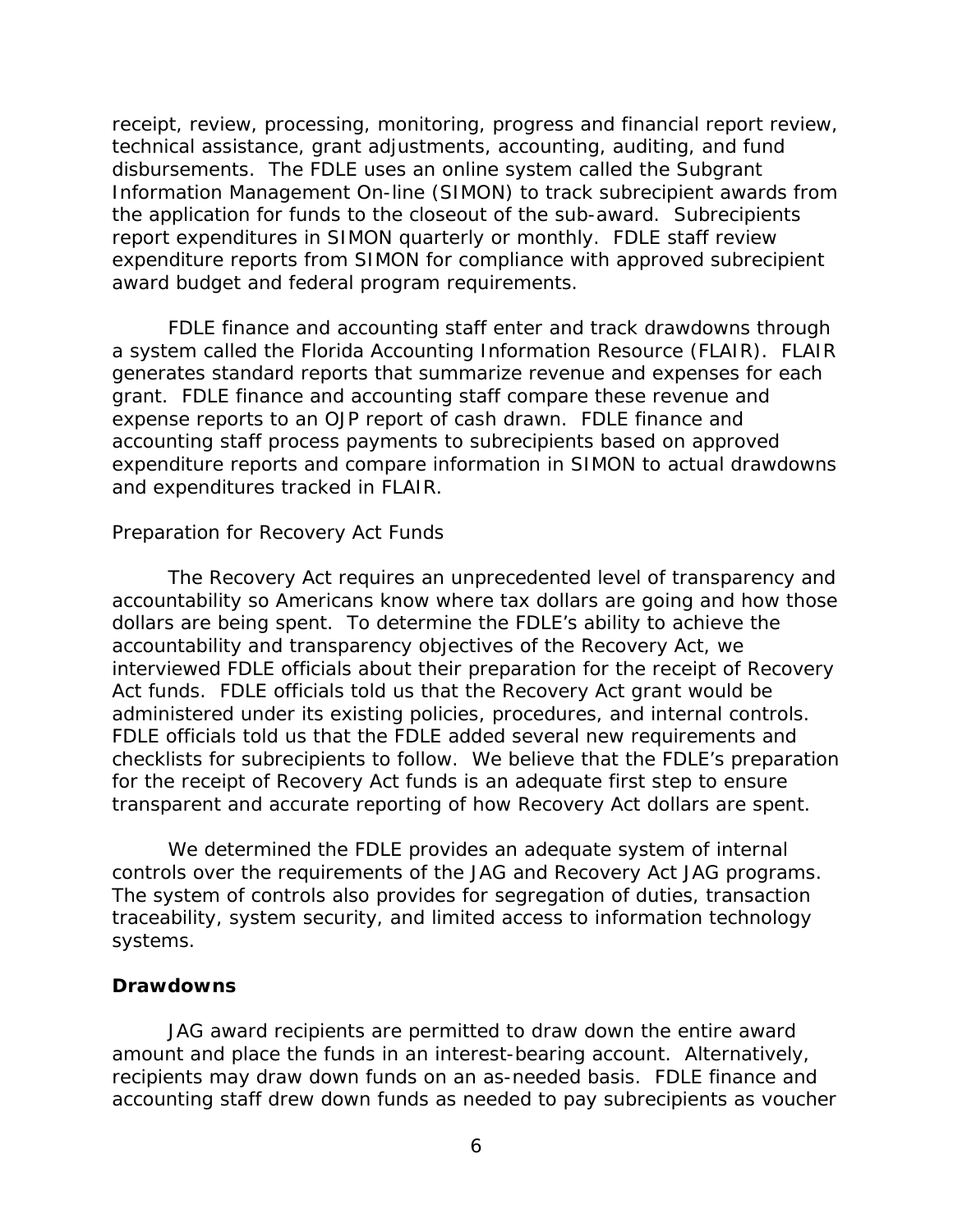<span id="page-13-0"></span> reimbursements or cash advances. FDLE finance and accounting staff told accounting records. As of April 6, 2010, FDLE finance and accounting staff left a balance of  $$165,675;$  (2)  $$119,146$  from Grant Number Grant Number 2009-SU-B9-0021, which left a balance of \$70,210,994. Our analysis identified no concerns with the FDLE's drawdowns of grant funds. us that grant funds are deposited into a separate bank account. FDLE finance and accounting staff told us and we confirmed that Recovery Act funds, as well as other JAG funds, are separately identified within the drew down: (1) \$6,525,147 from Grant Number 2008-DJ-BX-0072, which 2008-DJ-BX-0755, which left a balance of \$559,073; and \$11,326,102 from

#### **Program Income**

 According to the *OJP Financial Guide*, all income generated as a direct income on block grants, such as the JAG program, must be accounted for program objectives, and any unexpended program income should be result of an agency-funded project is deemed program income. Interest and reported as program income. Program income may be used to further remitted to OJP.

 task forces. This program income is reported to the FDLE for inclusion in the FSRs but the funds are kept at the subrecipient level and are used for program income on Grant Number 2008-DJ-BX-0072. As of The FDLE does not draw down funds prior to expenditure and therefore does not generate any interest income. FDLE officials told us subrecipients earn program income from seized assets resulting from the activities of local program-related purposes. We determined that the subrecipients reported December 31, 2009, subrecipients reported a total of \$625,656 in program income to the FDLE. We verified the program income reported in the FSRs to the program income reported by subrecipients in SIMON.

## **Grant Expenditures**

 The *OJP Financial Guide* serves as a day-to-day management tool for award recipients and subrecipients in administering grant programs by establishing the factors affecting the allowability, reasonableness, and allocability of both direct and indirect costs charged to DOJ grants.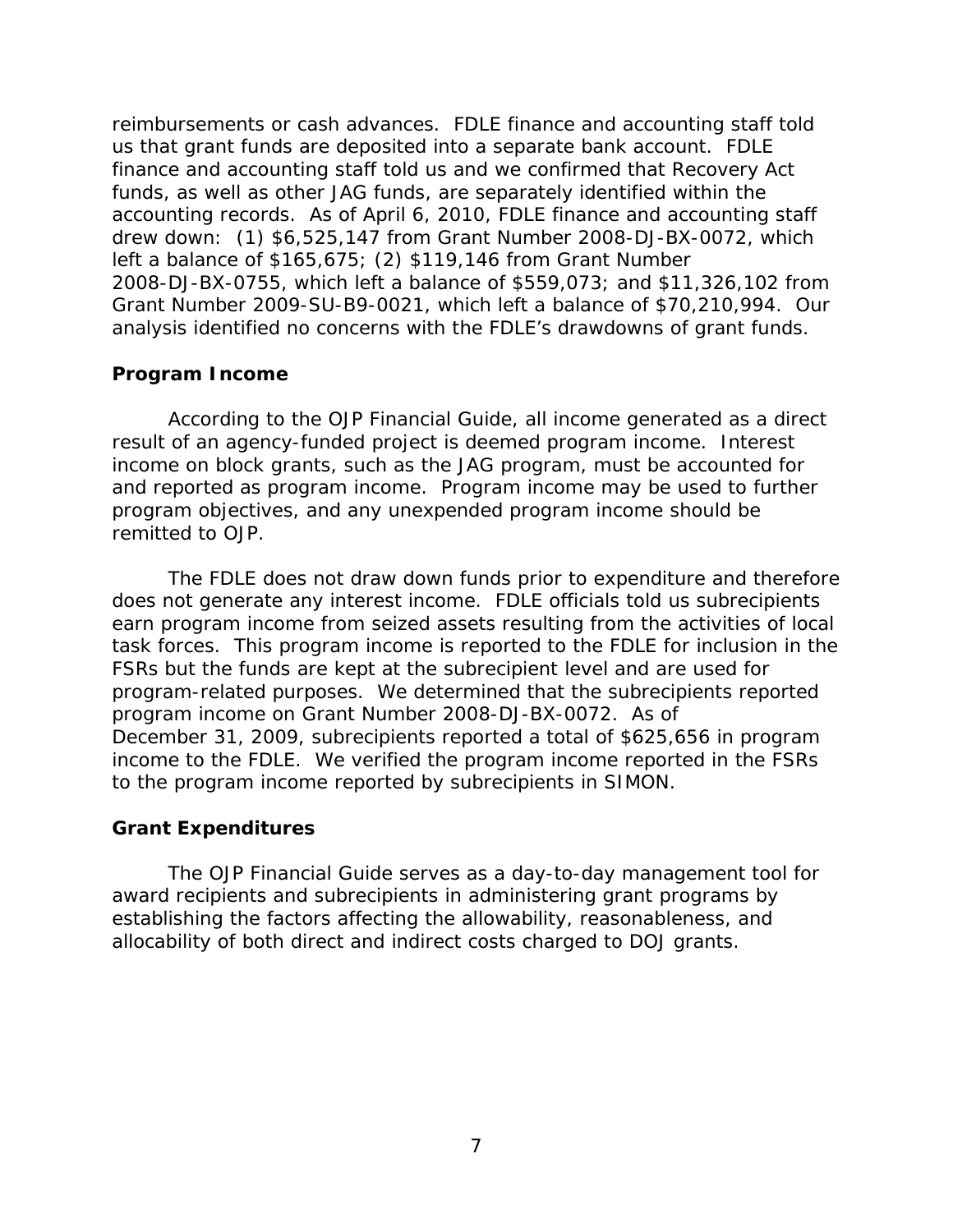#### <span id="page-14-0"></span>*Personnel Expenses*

 $\overline{a}$ 

grant funds to determine if that information appeared reasonable.<sup>[3](#page-14-1)</sup> The FDLE supplied a list of all employees charged to Grant Numbers 2009-SU-B9-0021 because they also charged time to this grant. For the 15 For Grant Numbers 2008-DJ-BX-0072 and 2009-SU-B9-0021, we reviewed the names, positions, and pay rates for all employees paid from 2008-DJ-BX-0072 and 2009-SU-B9-0021. From that list, we judgmentally selected 10 employees to test from Grant Number 2008-DJ-BX-0072. Of the 10 employees selected from Grant Number 2008-DJ-BX-0072, 5 of those same employees were chosen for testing under Grant Number payroll transactions tested, we verified the employee information provided by the FDLE in employee personnel files. We reviewed the pay rates for the individuals and compared pay rates to other similar positions within the FDLE that were not charged to the grants. The pay rates appeared reasonable.

Of the 15 payroll transactions selected to determine reasonableness of pay rates, we identified no fictitious employees paid from grant funds. All employees tested had current personnel files, pay stubs, and payroll records. In addition, records showed that each employee had been employed for a long period and worked on several different projects. Payroll

 records indicated the FDLE was withholding taxes and other fringe benefits. For each of the 15 payroll transactions in our sample, we traced costs to the grants. to timesheets and official payroll records. We found that the personnel costs charged to the two grants for the 10 individuals were allowable, correctly computed, properly authorized, accurately recorded, and properly allocated

 Personal Service and are not paid fringe benefits. Of the 15 payroll Part-time individuals are classified under the category of Other transactions in our sample, 13 were full-time and 2 were part-time. For the 13 payroll transactions, we traced the fringe benefit elements to payroll records and determined that the fringe benefits paid were reasonable. The two part-time employees in our sample were not paid fringe benefits, and therefore, we did not include them in our fringe benefits test.

<span id="page-14-1"></span><sup>&</sup>lt;sup>3</sup> FDLE finance and accounting staff had not draw down funds from Grant Number 2008-DJ-BX-0755 at the end of our audit work, and no personnel costs had been charged to this grant.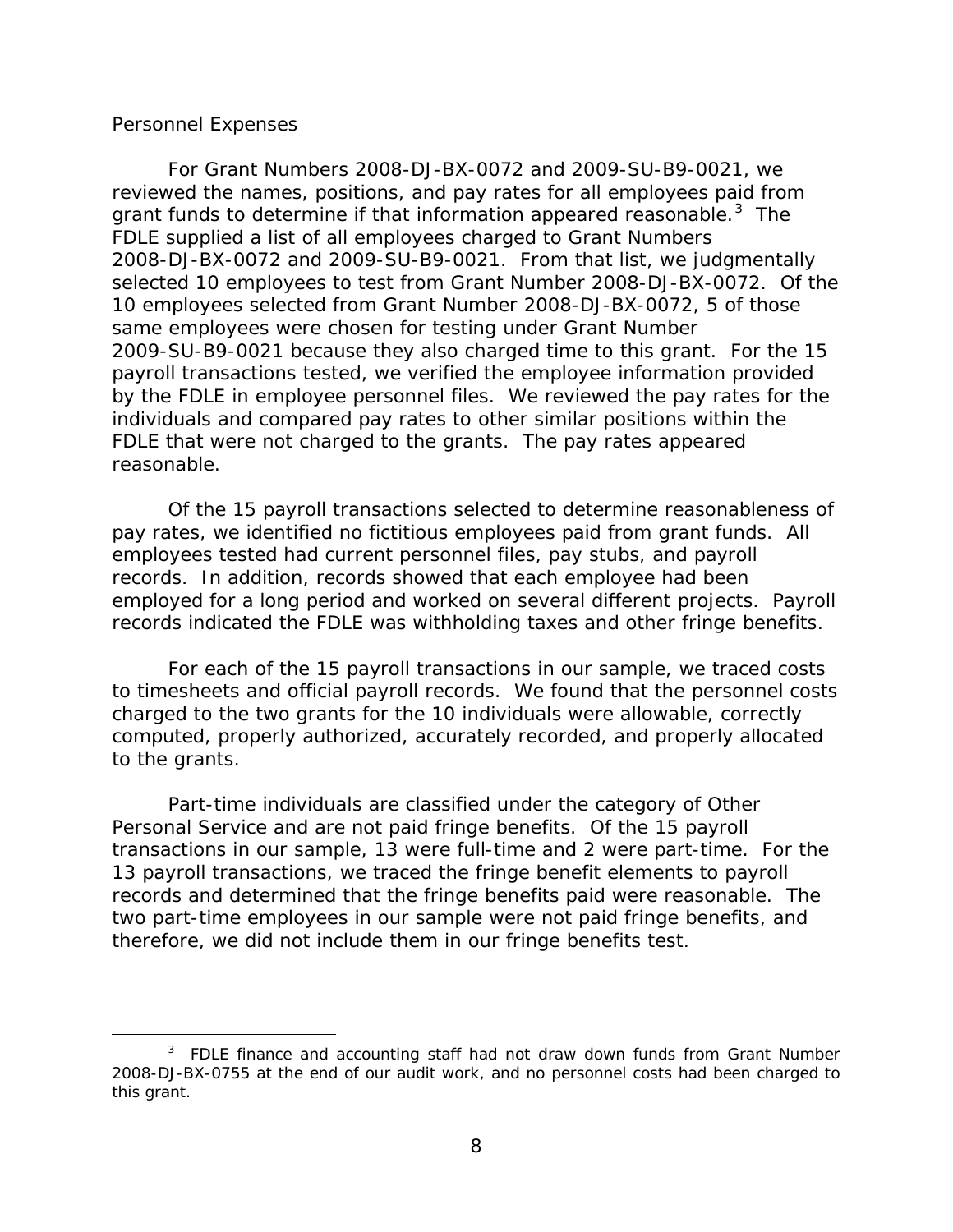#### <span id="page-15-0"></span> *Other Direct Costs*

 2008-DJ-BX-0072 and 2009-SU-B9-0021. We did not review the general not charged expenses to the grant at the time of our audit work.<sup>4</sup> We reviewed the general ledger accounts for Grant Numbers ledger account for Grant Number 2008-DJ-BX-0755 because the FDLE had

 subrecipients from Grant Number 2009-SU-B9-0021. We selected a the two grants. At the time of our audit work, the FDLE had reimbursed \$5,669,220 to subrecipients from Grant Number 2008-DJ-BX-0072 and \$2,961,325 to judgmental sample of 70 transactions totaling \$356,065 from Grant Number 2008-DJ-BX-0072 and a judgmental sample of 29 transactions totaling \$2,286,710 from Grant Number 2009-SU-B9-0021. All 99 transactions that we reviewed were properly authorized, classified, supported, and charged to

#### *Indirect Costs*

Indirect costs are costs of an organization that are not readily assignable to a particular project, but are necessary for the operation of the organization and the performance of the project. The cost of operating and maintaining facilities, depreciation, and administrative salaries are examples of the types of costs that are usually treated as indirect.

The FDLE applies an approved indirect cost rate to federal contracts and grants. The FDLE uses full-time and part-time salaries as the basis for its calculation of indirect costs.

The FDLE charged indirect costs totaling \$68,670 to Grant Number 2008-DJ-BX-0072 and \$46,063 to Grant Number 2009-SU-B9-0021. We tested a total of 10 indirect cost transactions, 5 from Grant Number 2008-DJ-BX-0072 and 5 from Grant Number 2009-SU-B9-0021 totaling \$93,786 for the period ended December 31, 2009, and determined that the indirect cost rates were properly applied to base costs and accurately calculated.

#### **Supplanting**

-

 that have been appropriated for the same purpose. To determine whether According to OJP, federal funds must be used to supplement existing state and local funds for program activities and must not replace those funds

<span id="page-15-1"></span> from Grant Number 2008-DJ-BX-0755. <sup>4</sup> As of April 6, 2010, the FDLE finance and accounting staff drew down \$119,146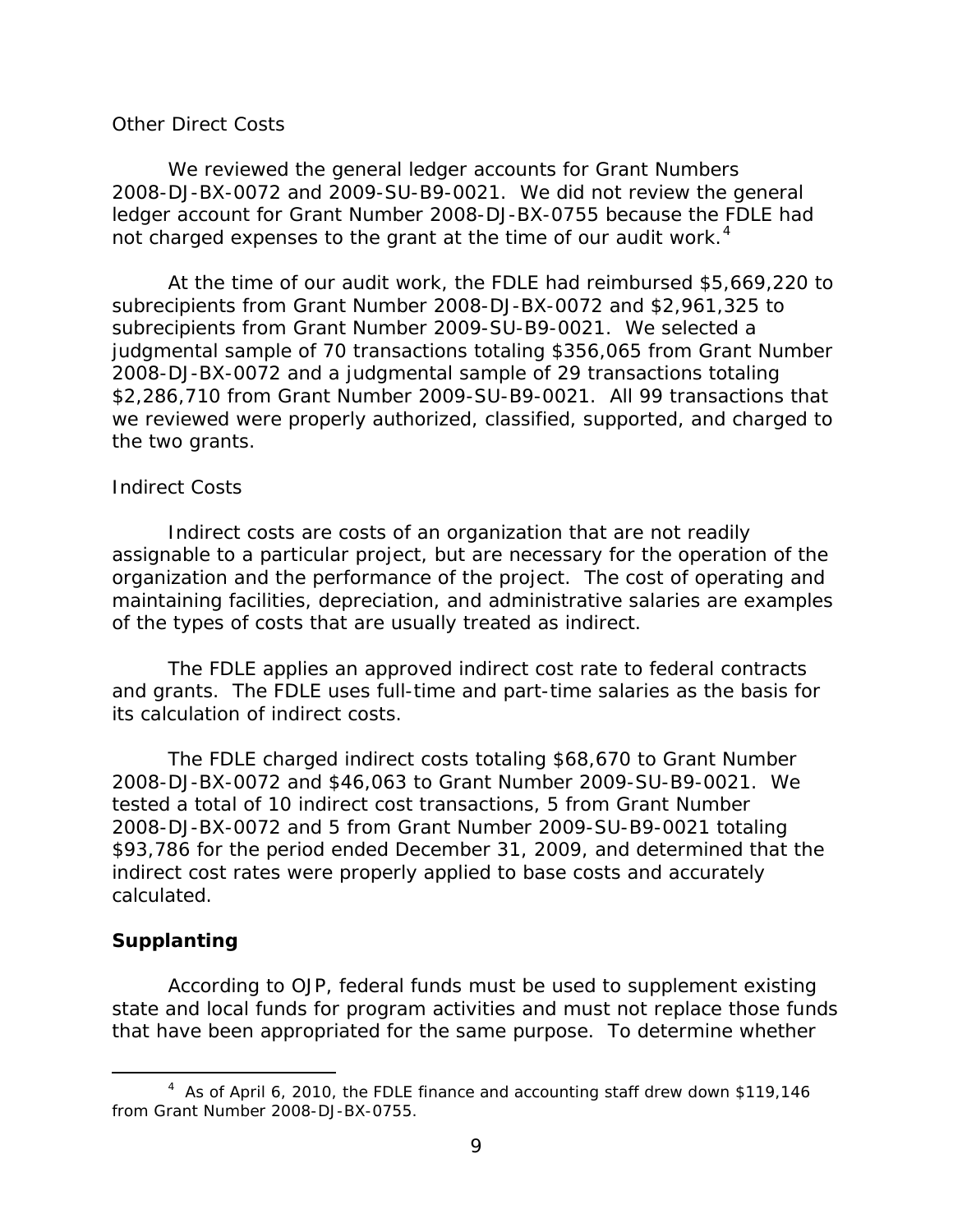<span id="page-16-0"></span> program activities, we reviewed the state budgets for FYs 2008 and 2009. the FDLE used grant funds to supplant existing state and local funds for We found no indication of supplanting of state funds with federal funds.

#### **Management of Subrecipients**

 and administrative requirements. As part of these requirements, the FDLE The FDLE made sub-awards to 369 subrecipients from Grant Numbers such as how the FDLE solicits subrecipients, makes sub-awards, provides subrecipient activities. State awarding agencies must ensure that all sub-awards made from the JAG and Recovery Act JAG Programs meet certain legislative, regulatory, must monitor subrecipient activities to assure compliance with federal law. 2008-DJ-BX-0072 and 2009-SU-B9-0021. To determine whether the FDLE adequately managed its subrecipients, we focused our review on categories that we consider most critical to the effective management of subrecipients, training and technical assistance, manages funds, and monitors and reports

## *Solicitation Process*

 Recovery Act JAG funds on a formula basis to all 67 counties in the state of The FDLE uses population and crime statistics to allocate JAG and Florida. The FDLE sends the program announcement to each chairperson of the board of commissioners of the county, local mayors, local chiefs of police, and sheriffs. The program announcement identifies each county's allocation of JAG funds.

 managers on its staff. The FDLE assigns each grant manager multiple counties for which the grant manager oversees program operations from initial review of the grant application to award to closeout. FDLE policy requires grant managers to complete an application review document that consists of questions regarding the areas of general administration, project pages, and other. An FDLE Planning Manager reviews the application before The FDLE's Office of Criminal Justice Grants employs seven grant overview, performance, finance, certifications, standard conditions, signature the FDLE awards the applicant.

 subrecipients, and found the solicitations accurately and fully described the grant program and the requirements of the program. The FDLE awards funds to all subrecipients that apply for funding. However, the FDLE may with JAG and Recovery Act JAG guidelines. In such cases, the subrecipient We reviewed examples of the FDLE's solicitations to Florida's deny a subrecipient's initial application if the application is not in agreement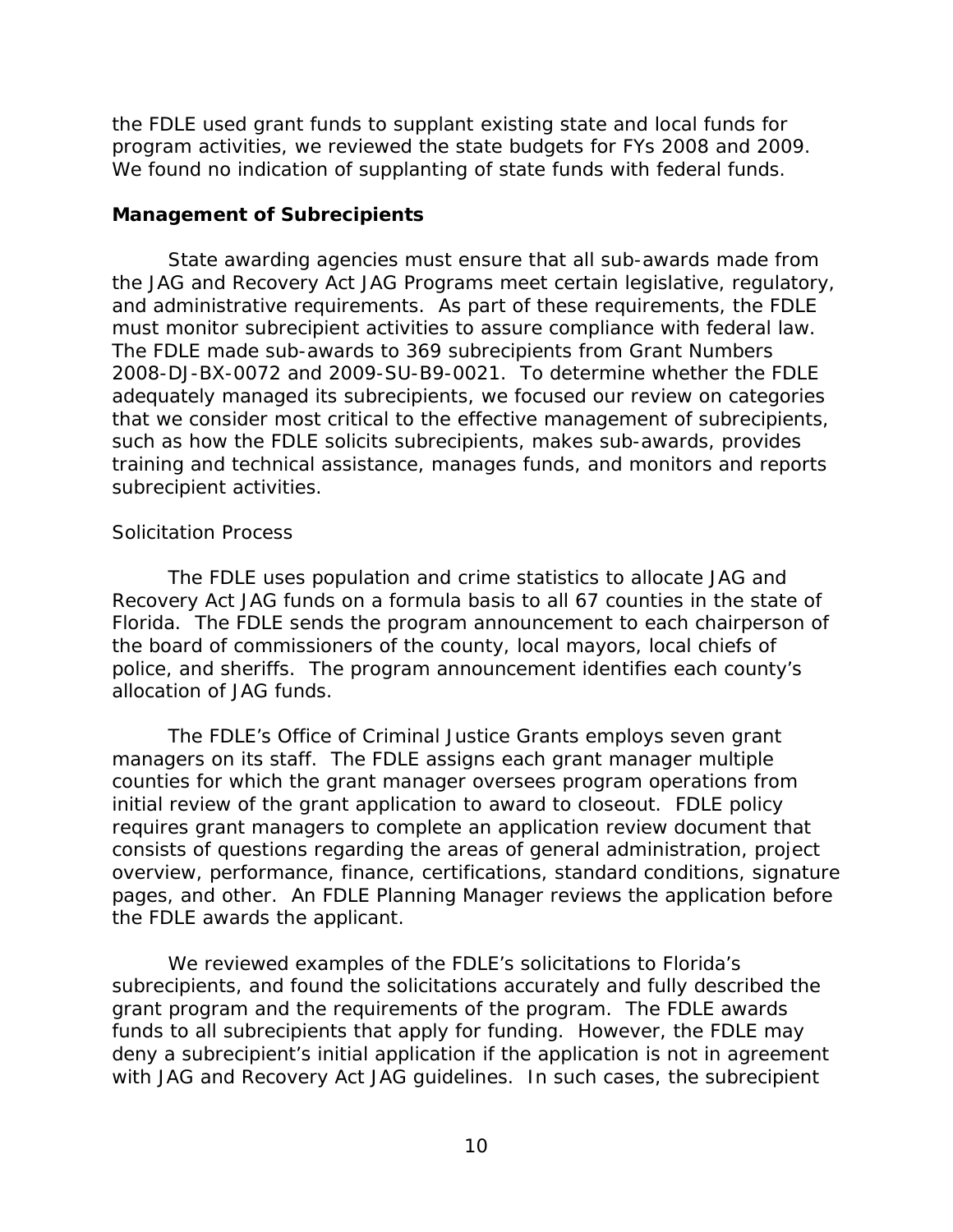<span id="page-17-0"></span>would resubmit or amend the application until the application agreed with JAG and Recovery Act JAG guidelines.

#### *Awards Process*

-

 population and violent crime statistics. Once the state allocation is funds are added to the state's award. The state is then required to pass through a percentage of its funding to eligible units of local government. through a percentage of its funding to eligible units of local government.<br>This variable-pass-through-percentage is calculated by the Bureau of Justice The JAG formula program provides a state allocation consisting of a minimum base allocation, and an additional amount determined by state calculated, 60 percent of the allocation is retained by the state and 40 percent is set aside for direct award to eligible local governments within the state. Units of local government are eligible for direct award from BJA if their share of violent crime results in an award of \$10,000 or more. If a unit of local government is not eligible for an award of at least \$10,000, the Statistics based on the state's crime expenditures.

2008-DJ-BX-0072 and \$81,537,096 from Grant Number 2009-SU-B9-0021.<br>From the two awards, the FDLE deducted \$214,180 from Grant Number From the two awards, the FDLE deducted \$214,180 from Grant Number administrative costs.<sup>[5](#page-17-1)</sup> The FDLE passed-through \$658,125 from The BJA awarded the FDLE \$6,690,822 from Grant Number 2008-DJ-BX-0072 and \$896,898 from Grant Number 2009-SU-B9-0021 for Grant Number 2008-DJ-BX-0072 and \$460,333 from Grant Number

 FDLE to subaward the remaining funds. The FDLE subawarded \$3,912,205 2009-SU-B9-0021 to units of local government eligible for \$10,000 or less. After deductions for administrative costs and funds are passed-through counties from Grant Number 2009-SU-B9-0021.<sup>[6](#page-17-2)</sup> The FDLE subawarded the Grant Numbers 2008-DJ-BX-0072 and 2009-SU-B9-0021, respectively. The and the amounts awarded. to units of local government eligible for \$10,000 or less, the BJA requires the to 67 counties from Grant Number 2008-DJ-BX-0072 and \$51,996,643 to 67 remaining \$1,906,312 and \$28,183,222 to state agencies from state of Florida Legislature determines which state agencies receive awards

and the amounts awarded.<br>The FDLE uses a complex computer algorithm to calculate the share of available grant funding for each of the 67 counties. The computer algorithm calculates this share as a percentage for each county, which the FDLE

<span id="page-17-1"></span> $5$  JAG and Recovery Act JAG awards allow grantees to deduct up to 10 percent for administration costs.

<span id="page-17-2"></span> subawarded a total of \$49,180 to the two counties under Grant Number 2008-DJ-BX-0072.  $6$  Liberty and Calhoun Counties, Florida, combined applications, and the FDLE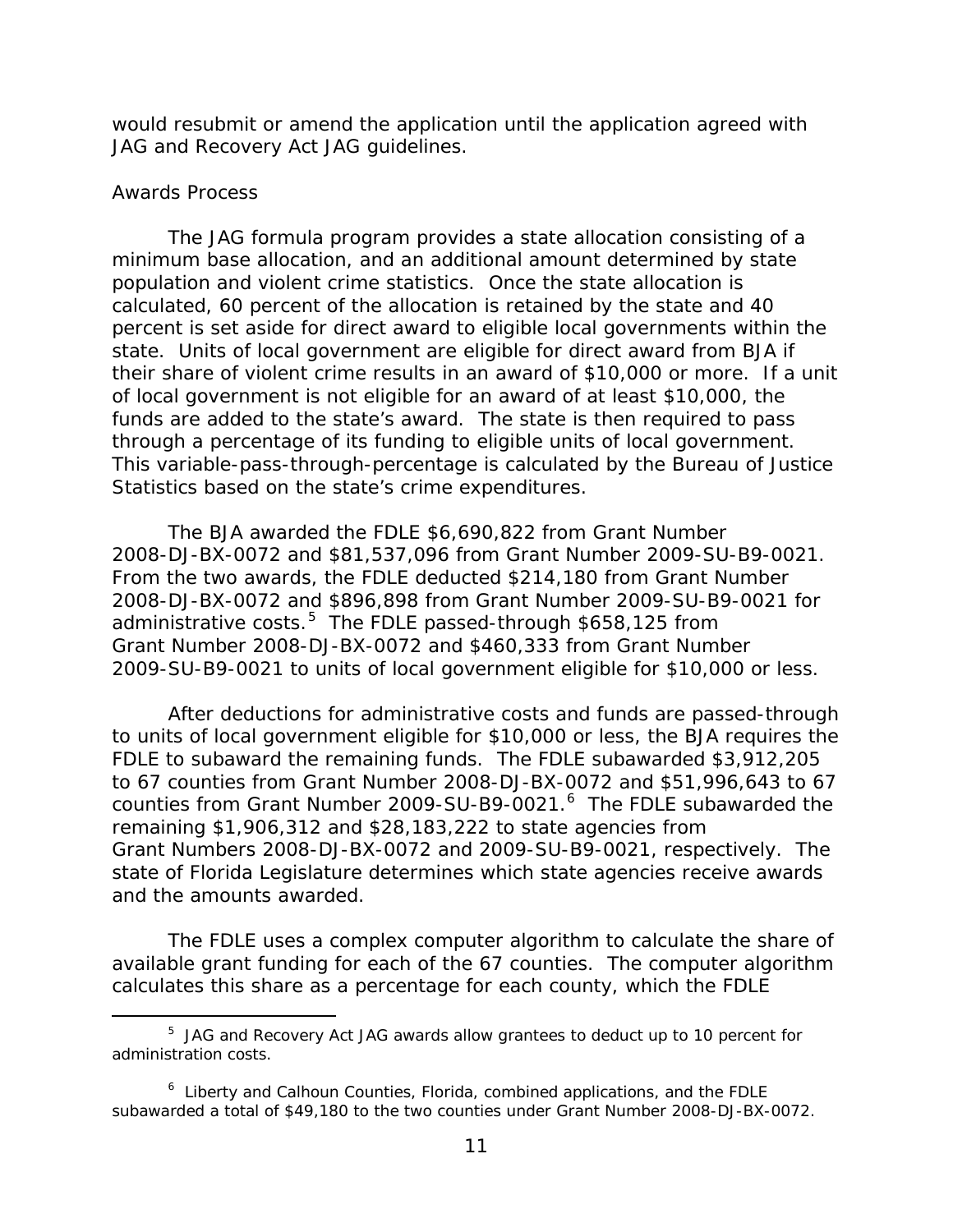<span id="page-18-0"></span> applies to available grant funding. To run the program, the FDLE annually enters recent crime data, recent population data, and funds available for allocation. The FDLE uses five main factors to determine how to distribute the population. The program creates a score for each crime type in each percentage allocation to each county. We obtained a description of this funds among the counties. The five main factors are magnitude of the crime, the crime trend, the seriousness of the crimes, the crime rate, and county, a score for each crime group in each county represented by the crime types, a matrix score based on the crime group scores, and a county and population score. The program uses these scores to calculate a computer program. We did not test the reliability of the computer program.

 Grant Number 2009-SU-B9-0021. We selected the sample of 10 supplied by the computer program. We recalculated the allocation amount computer program. We compared our calculations to the amounts that the FDLE allocated to each of the 10 counties. We found the allocations to be We selected a sample of five subrecipients allocated funds from Grant Number 2008-DJ-BX-0072 and five subrecipients allocated funds from subrecipients to determine if the FDLE accurately applied the percentages for each of the 10 subrecipients based on the percentages supplied by the substantially the same.

 methodology for granting funds appears to be fair and reasonable. Based on the FDLE's solicitation and awards process, the FDLE's

## *Training and Technical Assistance*

 workshops. An FDLE official told us the last training event for subrecipients held by the FDLE was in 2007. Officials told us that the FDLE could not offer training in 2008 and 2009 because they were dealing with the unusually large volume of Recovery Act awards. The official said that even though the was readily available to handle questions and issues from subrecipients. The information that the FDLE provides during training events is also included or As the FDLE becomes aware of new federal requirements, it identifies requirements and additional information is incorporated into grant FDLE did not provide training to subrecipients in 2008 and 2009, FDLE staff referenced in program announcements, the instructions and applications provided to applicants, and during the FDLE's on-site monitoring activities. If needed, the FDLE makes procedural or other changes in the SIMON user manuals or video tutorials. In addition, FDLE grant managers forward e-mails and make telephone contact with subrecipients to provide additional information.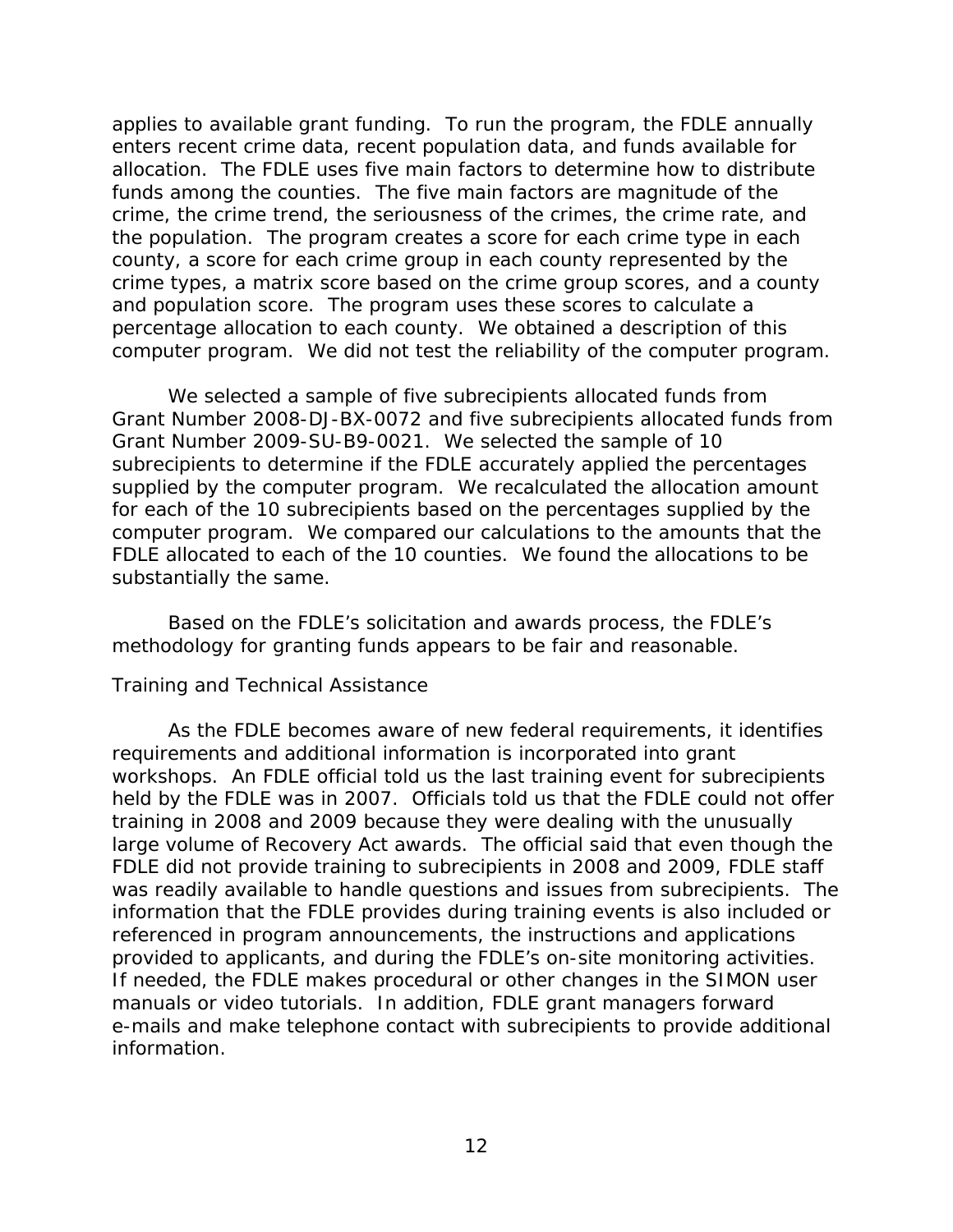#### <span id="page-19-0"></span>*Management of Funds*

 basis. The FDLE requires subrecipients to submit support for but the FDLE must approve subrecipients' request for advance funding. We management of funds appeared sufficient. The FDLE approves a plan for subrecipient expenditure of grant funds and it makes grant funds available to subrecipients on a reimbursement reimbursements requested. Advance funding is available for subrecipients, tested subrecipients' payments as part of our testing of grant expenditures (discussed in the Grant Expenditures section of this report) to determine if the FDLE properly authorized, classified, supported, and charged the grant payments. Based on our testing, we determined that the FDLE's

## *Monitoring*

 $\overline{a}$ 

identified and resolved. Grant monitoring is an essential tool to ensure that grant programs are implemented, objectives are achieved, and grant funds are properly expended. To this end, OJP requires that sub-awards be monitored throughout the life of the grant to ensure that: (1) the subrecipient complies with the programmatic, administrative, and fiscal requirements of the relevant statutes, regulations, policies, and guidelines; (2) programs initiated by the subrecipient are carried out in a manner consistent with the relevant statutes, regulations, policies, and guidelines of the program; (3) the subrecipient is provided guidance on policies and procedures, grant program requirements, general federal regulations, and basic programmatic, administrative, and financial reporting requirements; and (4) any problems that may impede the effective implementation of grant programs are

compliance with administrative, financial, and programmatic requirements. co[m](#page-19-1)pliance with administrative, financial, and programmatic requirements.<br>Monitoring may take the form of a desk review or an on-site review.<sup>[7](#page-19-1)</sup> The policies provide that each subrecipient should be monitored on-site no less compliance issues may be monitored more frequently. When an on-site visit According to the state of Florida's Byrne Unit Monitoring Policies and Procedures Manual, all open grants will be monitored no less than yearly for than every third year. High-risk subrecipients and subrecipients with known is made, the review covers all open grants and any closed JAG project from

<span id="page-19-1"></span> are current and complete, ensuring subrecipients received the reviews and addressed issues, ensuring there are no outstanding issues from previous years, and requesting backup documentation to support one expenditure report. An on-site review includes a meeting with backup documentation for reports submitted to the FDLE, and reviewing documentation in support of one project expenditure report.  $7$  A desk review consists of the FDLE reviewing subrecipients' files to ensure reports subrecipient staff, observing project activities, viewing purchased equipment, reviewing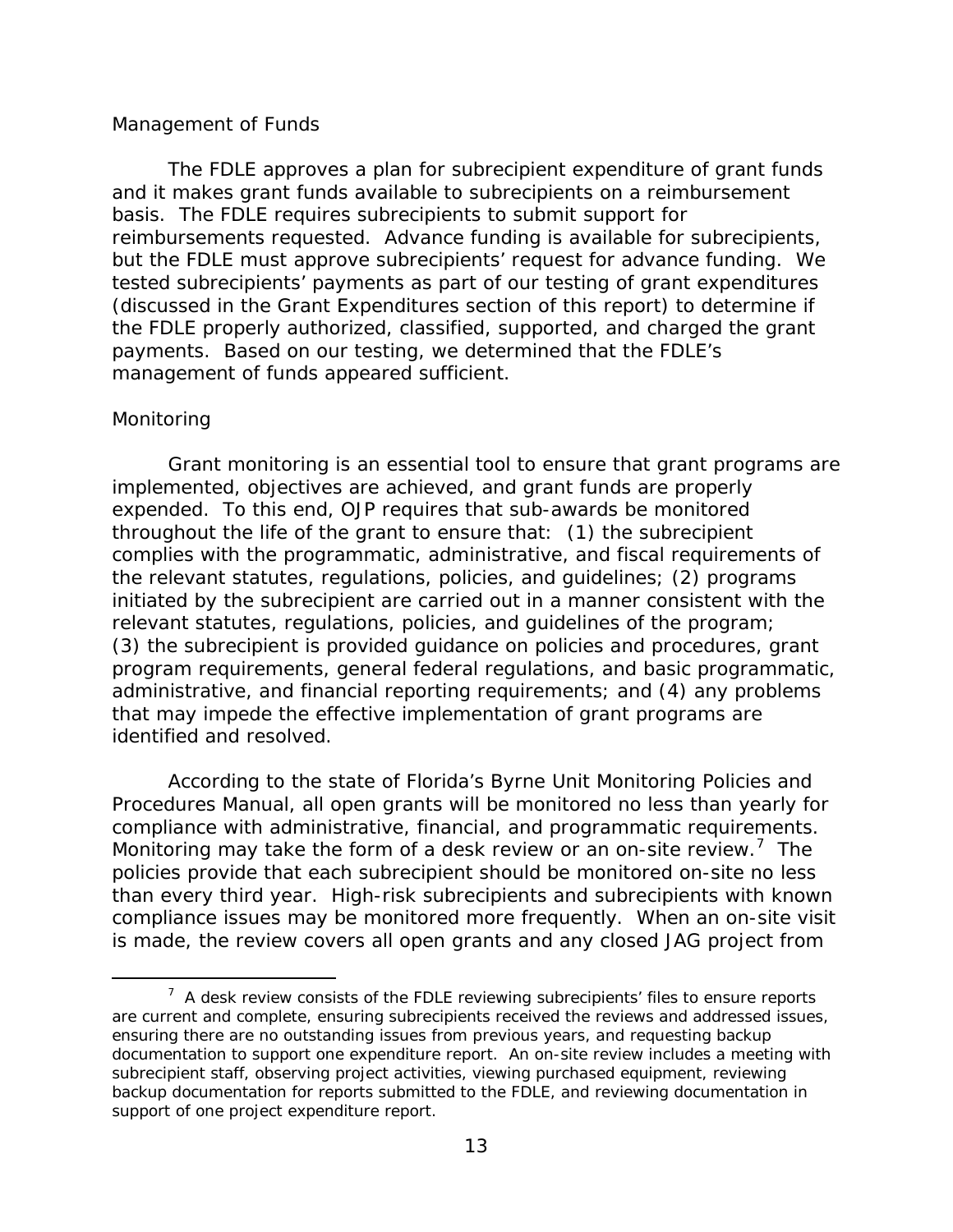<span id="page-20-0"></span> the immediate prior year. On-site monitoring is to be completed by May 30 of each year. Desk monitoring is to be completed by June 30 of each year. Monitoring reports are to be completed no more than 20 days after the date of monitoring.

 We reviewed five desk review reports and five on-site review reports. its monitoring procedures. The reports demonstrated that the FDLE properly and adequately executed

## **Reports**

 According to the *OJP Financial Guide*, award recipients are required to status of the funds and the project, compare actual accomplishments to the objectives, and report other pertinent information. We reviewed the FSRs, submit both financial and program reports. These reports describe the the Annual Progress Reports, and the Recovery Act Reports submitted by the FDLE to determine whether each report was timely and accurate.

## *Subrecipient Reports*

 Subrecipients input data into the FDLE's SIMON system. The FDLE uses this information from the SIMON system when completing its FSRs, annual progress reports, and quarterly Recovery Act Reports for submission to OJP.

## *Financial Status Reports*

 According to the *OJP Financial Guide*, quarterly FSRs are due no later than 45 days after the end of the quarter, with the final FSR due within 90 days after the end date of the award. Effective for the quarter ended December 31, 2009, grantees must report expenditures online using the Federal Financial Report Form (FFR-425) no later than 30 days after the end of each calendar quarter. The final report must be submitted no later than 90 days following the end of the grant period.

 December 31, 2009, for Grant Numbers 2008-DJ-BX-0072, March 31, 2009, for Grant Number 2009-SU-B9-0021, 13 days after the due date. The report was due on May 15, 2009, and the FDLE finance and We reviewed the timeliness of submission of four FSRs for the quarters ended March 31, 2009; June 30, 2009; September 30, 2009; and 2008-DJ-BX-0755, and 2009-SU-B9-0021. We found that the FDLE finance and accounting staff submitted the FSR for the quarter ended accounting staff submitted the report on May 28, 2009. We did not take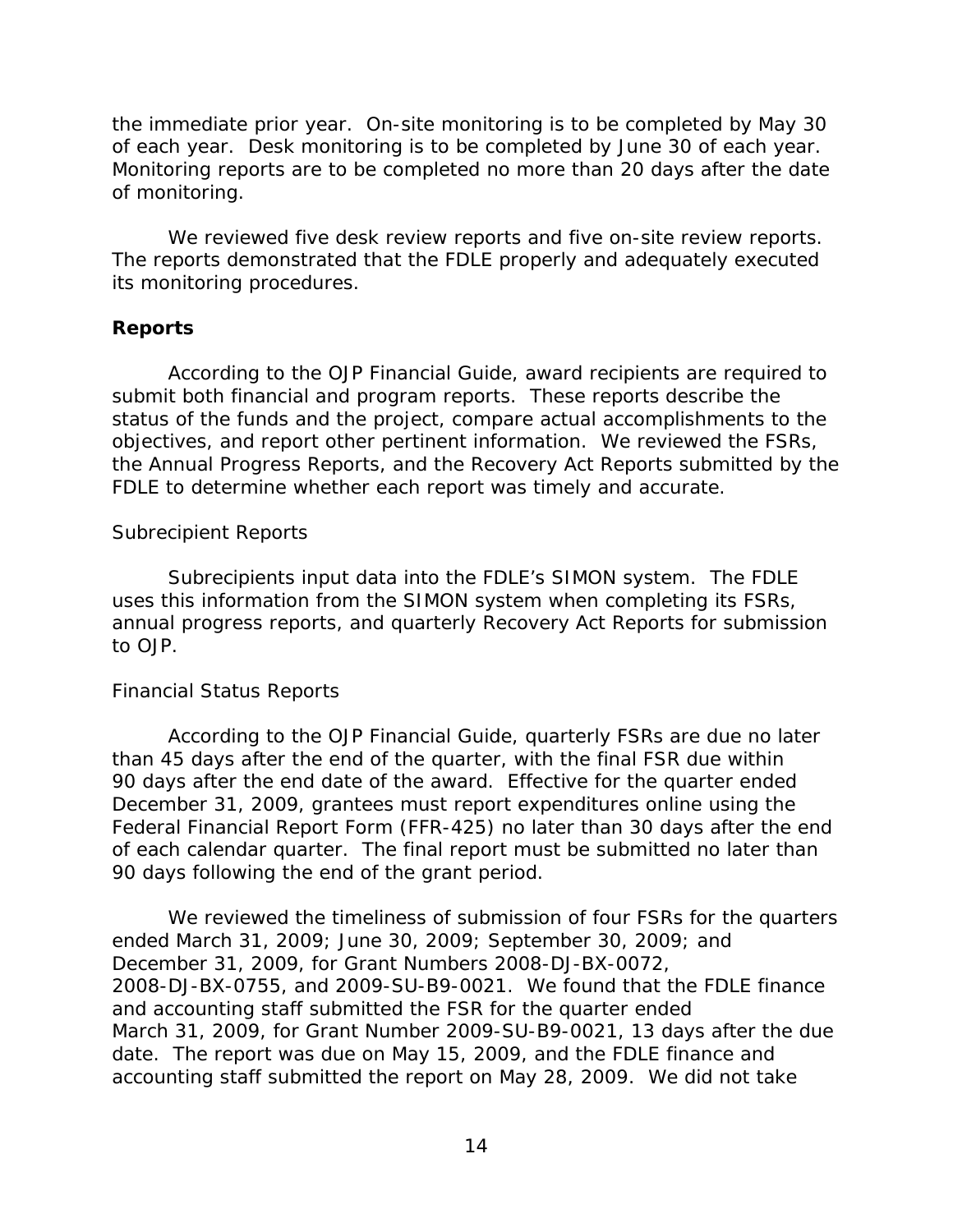<span id="page-21-0"></span>exception to this late report because only 1 out of 12 reports that we tested was submitted late.

 cumulative interest income earned and expended. We found the FSRs We also reviewed each FSR to determine if it contained accurate information for actual expenditures incurred during the reporting period and submitted under Grant Numbers 2008-DJ-BX-0072, 2008-DJ-BX-0755, and 2009-SU-B9-0021 were accurate when compared to the FDLE's official accounting records.

## *Annual Progress Reports*

 Performance Measurement Tool (PMT) reports. The annual progress due November 29. The quarterly PMT reports are due on the 30<sup>th</sup> of the OJP requires all JAG recipients to submit annual progress reports. For FY 2008 and prior, the annual reporting period for all state and local JAG awards is January 1 through December 31, with reports due March 31. For FY 2009 and forward, including Recovery Act JAG grants, state recipients must submit annual progress reports and quarterly reporting period is the award start date through September 30, with reports month following the close of a quarter. State recipients may use the four quarterly PMT reports to satisfy the annual reporting requirement by uploading the reports into the OJP Grant Management System.

 Grant Number 2009-SU-B9-0021. We found that the FDLE submitted the reports in a timely manner. We reviewed the most recent Progress Report submitted for Grant Number 2008-DJ-BX-0755 and the first PMT Report submitted for

 2009-SU-B9-0021. We verified the reports to source documentation maintained by the FDLE in SIMON. We determined that the reports accurately reflected information contained in the SIMON system. We evaluated the accuracy of Progress Reports for the last full year of coverage for Grant Numbers 2008-DJ-BX-0072, 2008-DJ-BX-0755, and

## *Quarterly Recovery Act Reports*

 financial and programmatic data specific to Recovery Act activities. In addition to standard reporting requirements, grantees receiving Recovery Act funding must also submit quarterly reports, which require both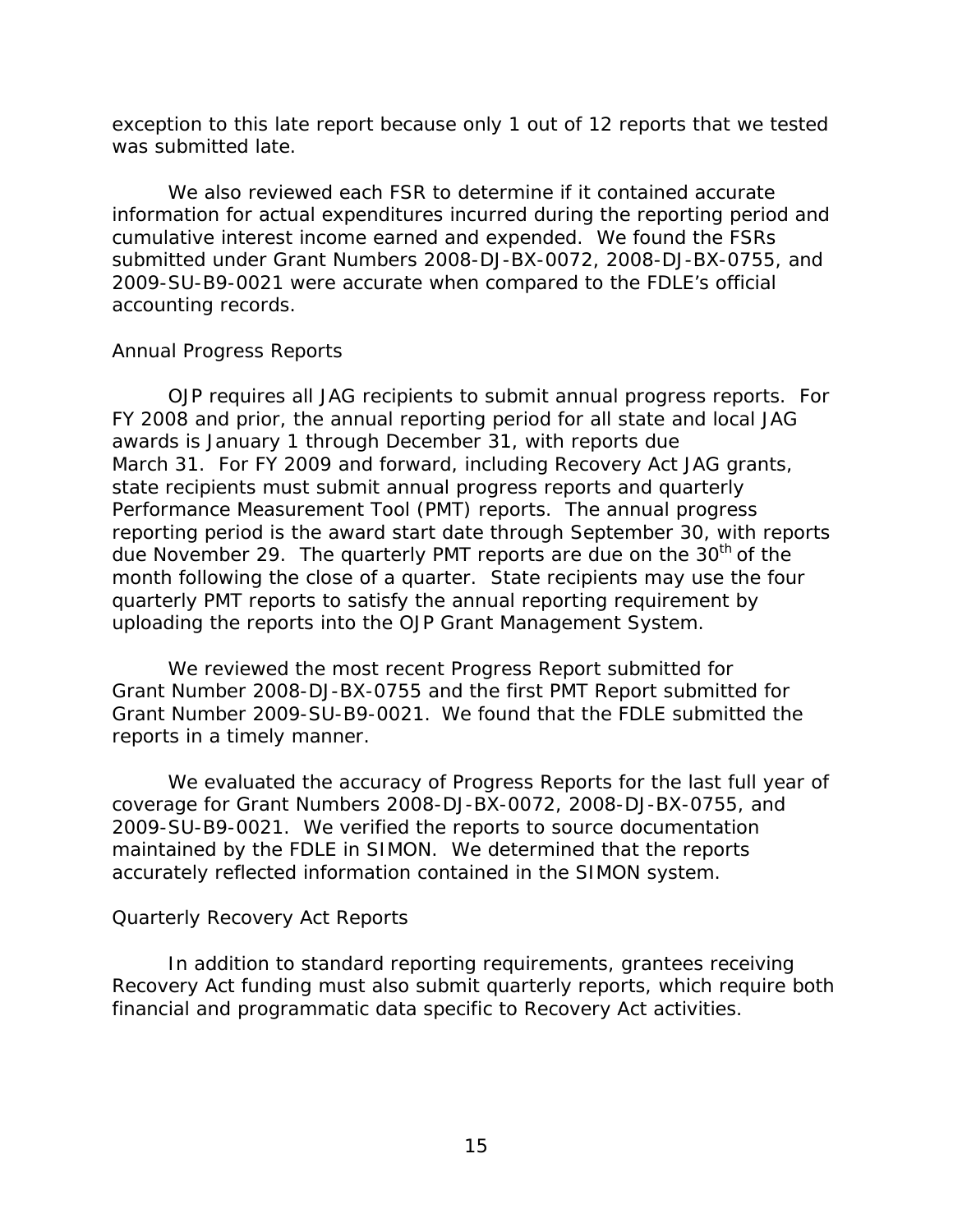after the close of each quarter.<sup>[8](#page-22-0)</sup> According to BJA and OMB guidance, Recovery Act Reports are due 10 days

 the FDLE submitted each report timely. According to OMB guidance, the We reviewed the Recovery Act Reports for the quarters ended September 30, 2009, and December 31, 2009, for timeliness and found that reports aim to provide transparency into the use of these funds. The Recovery Act Reports are required to include the following information:

- total amount of funds received and the amount of funds spent on projects and activities;
- list of those projects and activities funded by name, including a description, completion status, and estimates on jobs created or retained; and
- • details on sub-awards and other payments.

In the Recovery Act Reports, the data pertaining to jobs created and retained is reported as Full Time Equivalents (FTE). According to OMB Memorandum 10-08, dated December 18, 2009, the formula for calculating FTEs is represented as follows.

| <b>TOTAL NUMBER OF HOURS WORKED</b> |   | <b>QUARTERLY HOURS</b>      |     |             |
|-------------------------------------|---|-----------------------------|-----|-------------|
| AND FUNDED BY RECOVERY ACT          | ÷ | IN A FULL-TIME              | $=$ | <b>FTFS</b> |
| <b>WITHIN REPORTING QUARTER</b>     |   | <b>SCHEDULE<sup>9</sup></b> |     |             |

 and created. To verify the total number of FTEs reported as retained and FTEs retained and created. The data supplied by the FDLE supported the positions reported as retained and created. The Recovery Act Report covering the period October 1, 2009, through December 31, 2009, was accurate. accurate.<br>**8 According to FederalReporting.gov** guidance, the recipient reporting due date of We reviewed the Recovery Act Report required for the quarter ended December 31, 2009, for accuracy. The FDLE reported 84.08 FTEs retained created, we requested the supporting documentation the FDLE received from all subrecipients for the job retention and creation data. We used this data to verify the number of hours reported and to recalculate the number of

-

<span id="page-22-0"></span> January 10, 2010, was extended to January 22, 2010.

 $9$  OMB Memorandum 10-08 describes the calculation for Quarterly Hours in a Full-Time Schedule as 520 hours (2,080 hours annually divided by 4 quarters).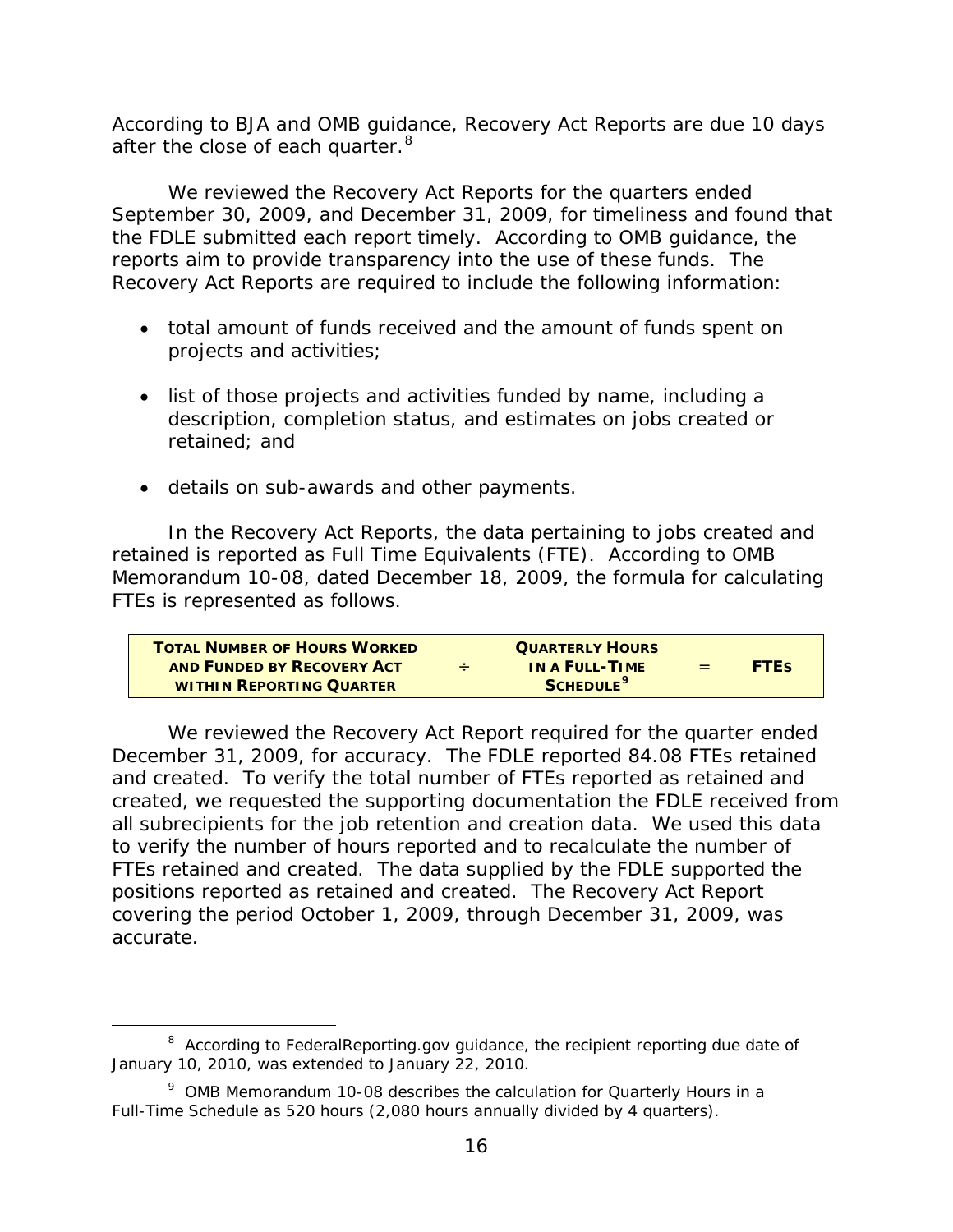## <span id="page-23-0"></span>**Program Performance and Accomplishments**

 The FDLE seeks to ensure funds are used in accordance with JAG areas described in the BJA solicitation. The purpose areas are described in the FDLE's JAG solicitations. The FDLE also monitors subrecipients in an effort to ensure grant funds are used in accordance with the sub-award. requirements by first awarding subgrants within the allowable JAG purpose Monitoring is through on-site reviews of grant project compliance, desk reviews of grant project compliance, and reviews of subrecipient progress and financial reports.

To evaluate program performance under Grant Numbers interviewed FDLE officials regarding the expected program outcomes. interviewed FDLE officials regarding the expected program outcomes.<br>According to the purpose statements provided by the FDLE, the FDLE used the three grants to: 2008-DJ-BX-0072, 2008-DJ-BX-0755, and 2009-SU-B9-0021, we

- labs, as well as address white collar, domestic violence, and child • target anti-terrorism issues, eradicate marijuana and shut down meth abuse;
- crimes; • enhance the prosecution of white-collar, organized, and gang related
- start or enhance anti-drug and anti-gang education programs;
- support programs designed to provide additional public correctional resources and improve the corrections system, including treatment in prisons and jails, and intensive supervision programs for probationers and parolees;
- identify and meet the treatment needs of adult and juvenile drugdependent and alcohol-dependent offenders;
- provide support for all components of the criminal justice information system; and
- provide assistance to victims and witnesses.

Additional purposes of the Recovery Act are to preserve and create jobs in the following seven JAG purpose areas:

• law enforcement programs;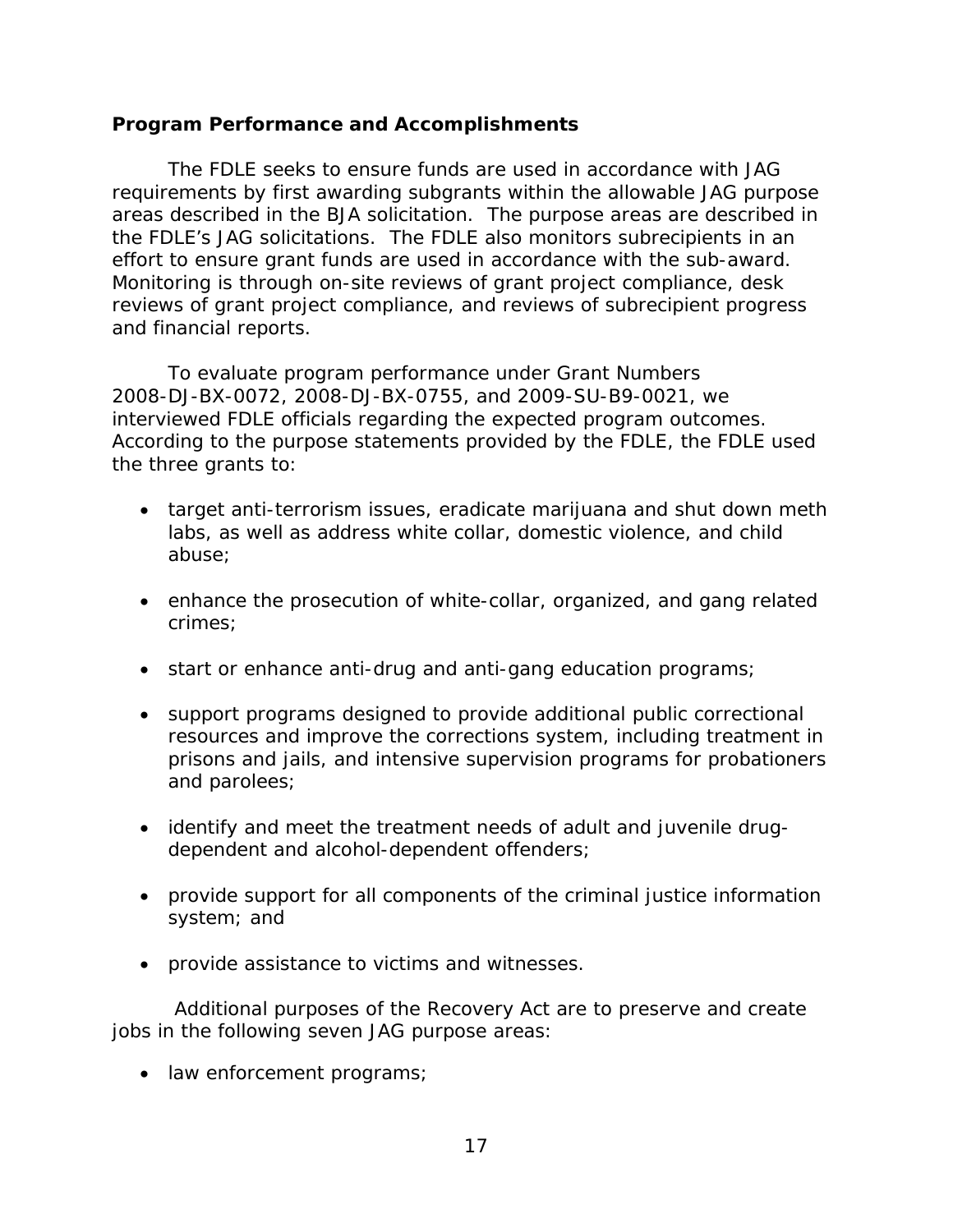- <span id="page-24-0"></span>• prosecution and court programs;
- prevention and education programs;
- corrections and community corrections programs;
- drug treatment and enforcement programs; and
- • crime victim and witness programs.

 2008-DJ-BX-0755 and 2009-SU-B9-0021. We asked the FDLE to provide To evaluate the FDLE's program performance, we interviewed FDLE officials about program goals and objectives, reviewed its application and award of the JAG and Recovery Act JAG Program, and reviewed a Progress Report for Grant Number 2008-DJ-BX-0072. At the time of our audit work, the FDLE had not reported accomplishments for Grant Numbers supporting documentation for six performance accomplishments identified in the progress report for Grant Number 2008-DJ-BX-0072. The FDLE provided supporting documentation for the six performance measures. Based on our interview with FDLE officials, review of applications and awards, and review of the Progress Report, the FDLE is adequately addressing the program outcomes for the JAG and Recovery Act JAG awards.

## **Conclusion**

 We examined the FDLE's accounting records, FSRs, Progress Reports, Recovery Act Reports, and operating policies and procedures and found the following.

- The financial management system provides for segregation of duties, transaction traceability, system security, and limited access.
- The FDLE accounted for and reported program income accurately.
- The other direct cost transactions that we reviewed were properly authorized, classified, supported, and charged to the grants.
- All costs associated with payroll and fringe benefits for the pay periods reviewed were supported and reasonable.
- The FSRs reviewed under the grants were submitted in a timely manner and were accurate.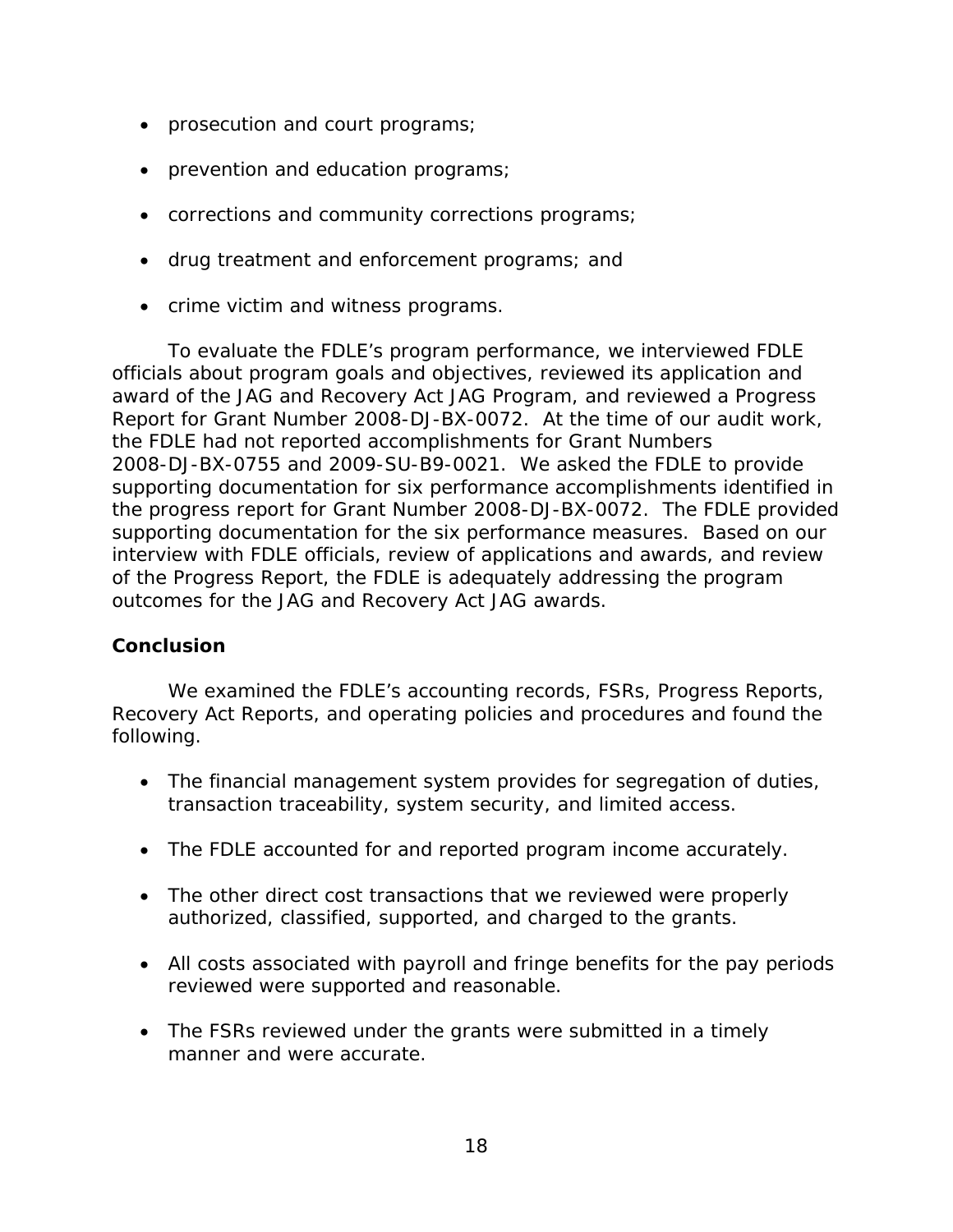- The FDLE's methodology for granting funds to subrecipients appears to be fair and reasonable.
- The FDLE's monitoring activities and management of subrecipient files appeared sufficient.
- and Recovery Act JAG awards. • The FDLE is adequately addressing the program outcomes for the JAG

Overall, we believe that the FDLE's policies and procedures, if followed, will allow adequate management of Recovery Act funds.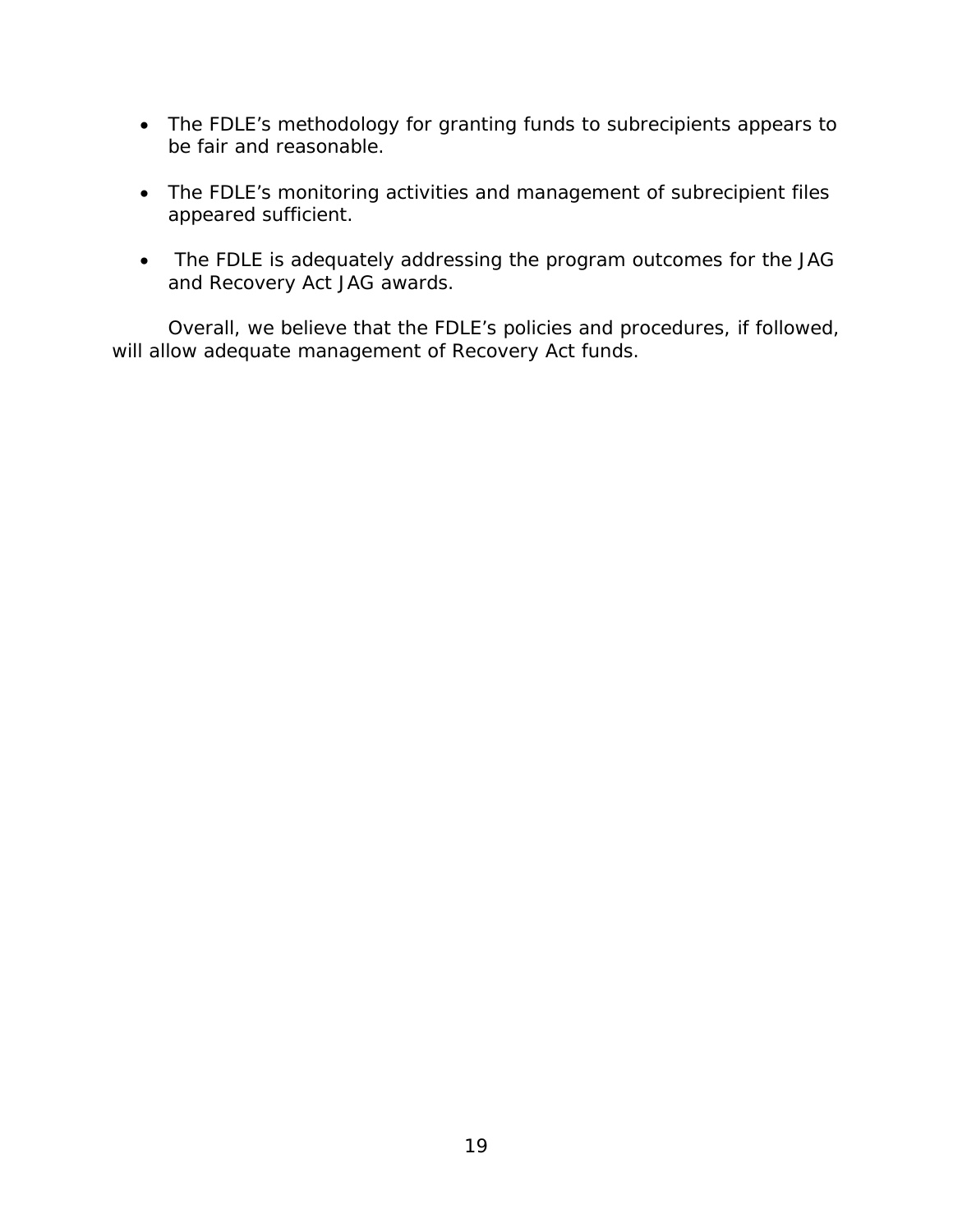## **OBJECTIVES, SCOPE, AND METHODOLOGY**

<span id="page-26-0"></span> environment; (3) cash management; (4) program income; (5) grant expenditures; (6) property management; (7) supplanting; The objective of our audit was to review performance in the following areas: (1) grant requirements; (2) internal control (8) management of subrecipients and contractors; (9) Financial Status Reports (FSR), Progress Reports, and Recovery Act Reports; and (10) program performance and accomplishments. We determined that indirect costs, management of contractors, and property management were not applicable to these grants.

We conducted this audit in accordance with Generally Accepted Government Auditing Standards. Those standards require that we plan and perform the audit to obtain sufficient, appropriate evidence to provide a reasonable basis for our findings and conclusions based on our audit objectives. We believe that the evidence obtained provides a reasonable

basis for our findings and conclusions based on our audit objectives.<br>Our audit scope covered JAG Grant Numbers 2006-DJ-BX-0036, Grant Numbers 2008-DJ-BX-0072 and 2009-SU-B9-0021. Because of transactions from Grant Numbers 2006-DJ-BX-0036 and 2007-DJ-BX-0093. 2007-DJ-BX-0093, 2008-DJ-BX-0072, 2008-DJ-BX-0755, 2009-DJ-BX-1077, and the Recovery Act JAG Grant Number 2009-SU-B9-0021. For our transaction testing, we limited our audit to funding under limited grant activity, we did not test transactions charged to Grant Numbers 2008-DJ-BX-0755 and 2009-DJ-BX-1077. We had an adequate number of transactions to test from the other two grants so we did not select any We tested compliance with what we consider to be the most important conditions of the grants. Unless otherwise stated in our report, the criteria we audit against are contained in the *OJP Financial Guide* and the award documents.

 subrecipients; FSRs; Progress Reports; and Recovery Act Reports. In this In conducting our audit, we performed sample testing in five areas, which were: grant expenditures, including personnel; management of effort, we employed a judgmental sampling design to obtain broad exposure to numerous facets of the grants reviewed, such as dollar amounts or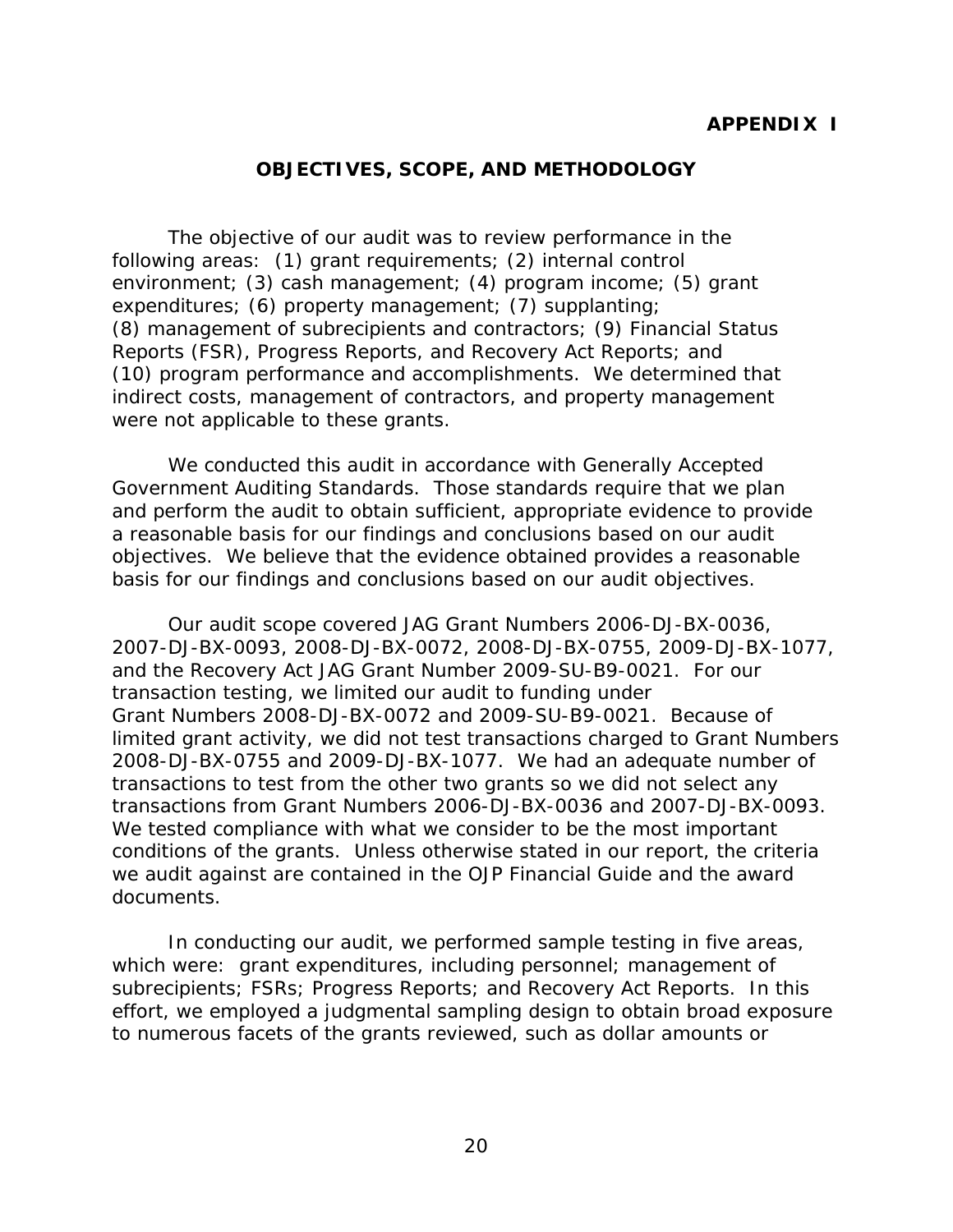projection of the test results to the universe from which the samples were selected.

In addition, we assessed the FDLE's monitoring of subrecipients; reviewed the timeliness and accuracy of FSRs, Progress Reports, and Recovery Act Reports; and evaluated performance to grant goals and objectives. However, we did not test the reliability of the financial management system as a whole and reliance on computer-based data was not significant to our objectives.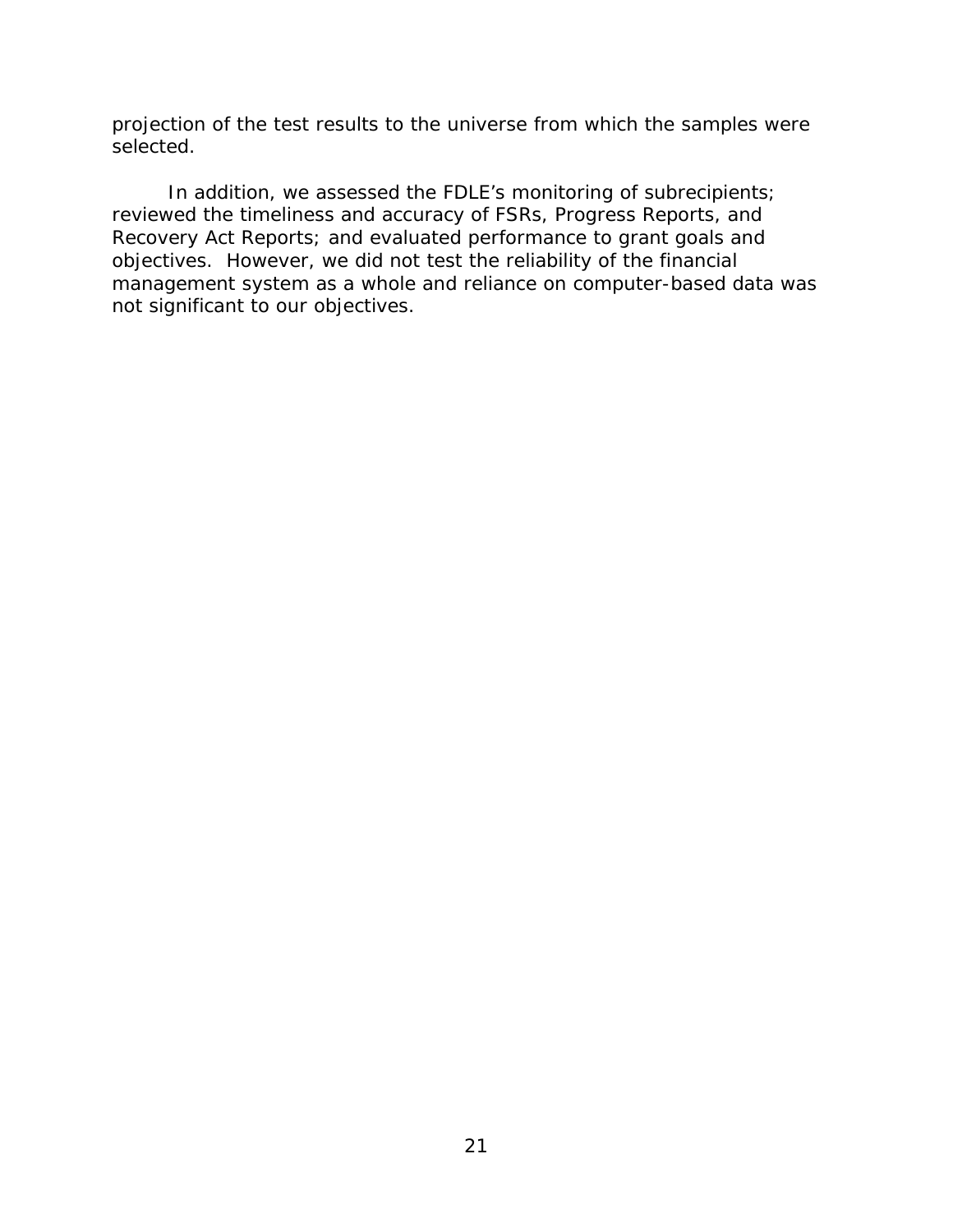## **APPENDIX II**

# **RESPONSE TO THE DRAFT REPORT OFFICE OF JUSTICE PROGRAMS'**



U.S. Department of Justice

Office of Justice Programs

Washington, D.C. 20531

*Office af Audil. Assessment. und Mmwgemem* 

**JUL 1 5 2010** 

MEMORANDUM TO: Ferris B. Polk

Regional Audit Manager Officc of the Inspector General Atlanta Regional Audit Office<br>FROM: (point of the prime of the prime of the prime of the prime of the prime of the point of the point of the point of the point of the point of the point of the point of the point of the poi

SUBJECT: Response to the Draft Audit Report, Office of Justice Programs. **Bureau** of Justice Assistance, *Édward Byrne Memorial Justice* **Assistance Grant Program Grants Awarded to the Florida Department of Law Enforcement, Tallahassee, Florida** 

This memorandum is in response to your correspondence dated June 21, 2010, transmitting the above-referenced draft audit report for the Florida Department of Law Enforcement. The draft report does not contain any recommendations. The Office of Justice Programs has reviewed the draft audit report and does not have any comments.

We appreciate the opportunity to review and comment on the draft report. If you have any questions or require additional information, please contact Jeffery A. Haley, Deputy Director, Audit and Review Division, on (202) 616·2936.

*ce:* leffery A, Haley Deputy Director, Audit and Review Division Office of Audit, Assessment, and Management

> Amanda LoCicero Budget Analyst Bureau of Justice Assistance

Naydine Fulton·Jones State Policy Advisor Bureau of Justice Assistance

Tracy Lee·Williams Grant Program Specialist Bureau of Justice Assistance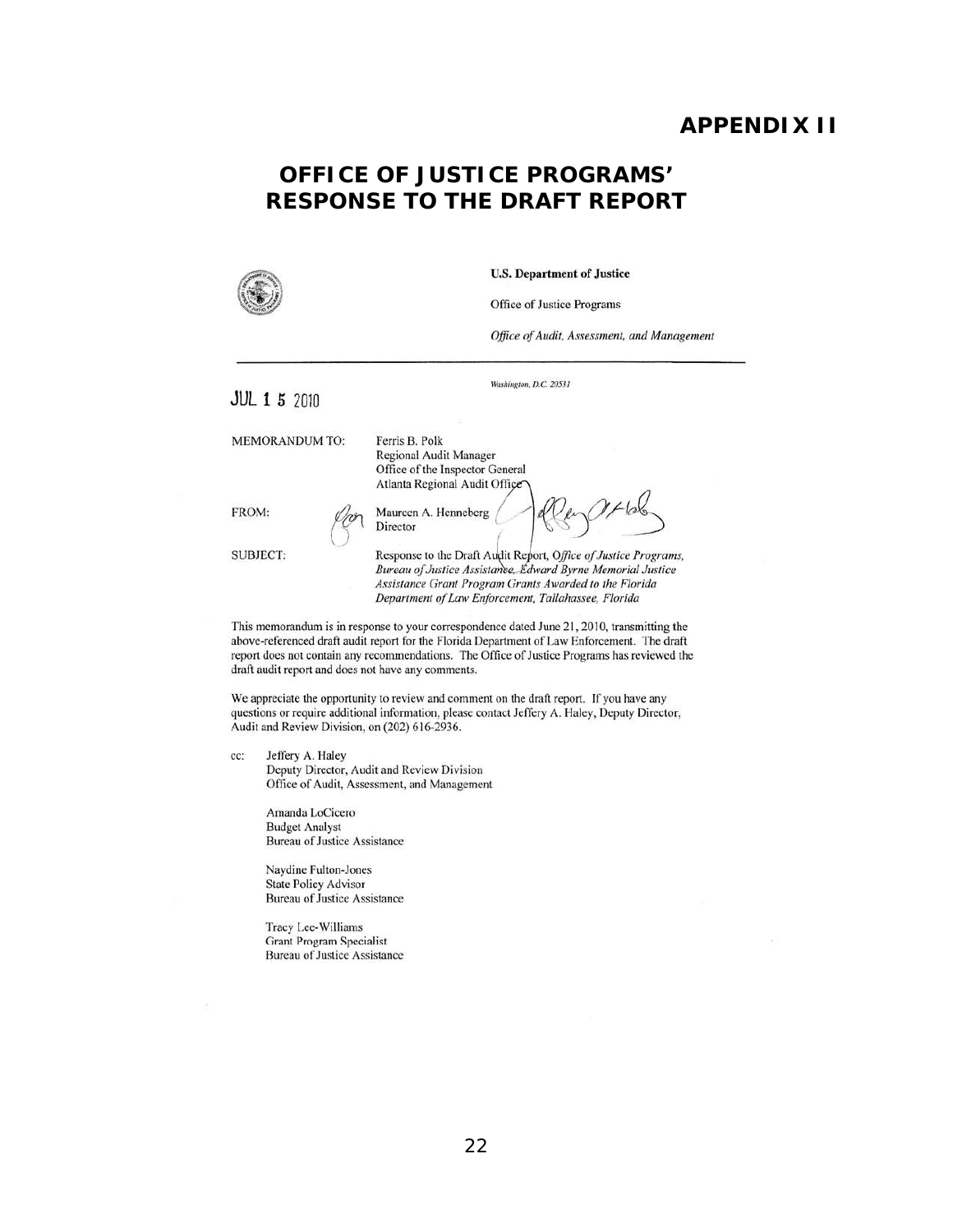cc: Riehard P. Theis Assistant Director Audit Liaison Group Justice Management Division

> OJP Executive Secretarial Control Number 20101217

2